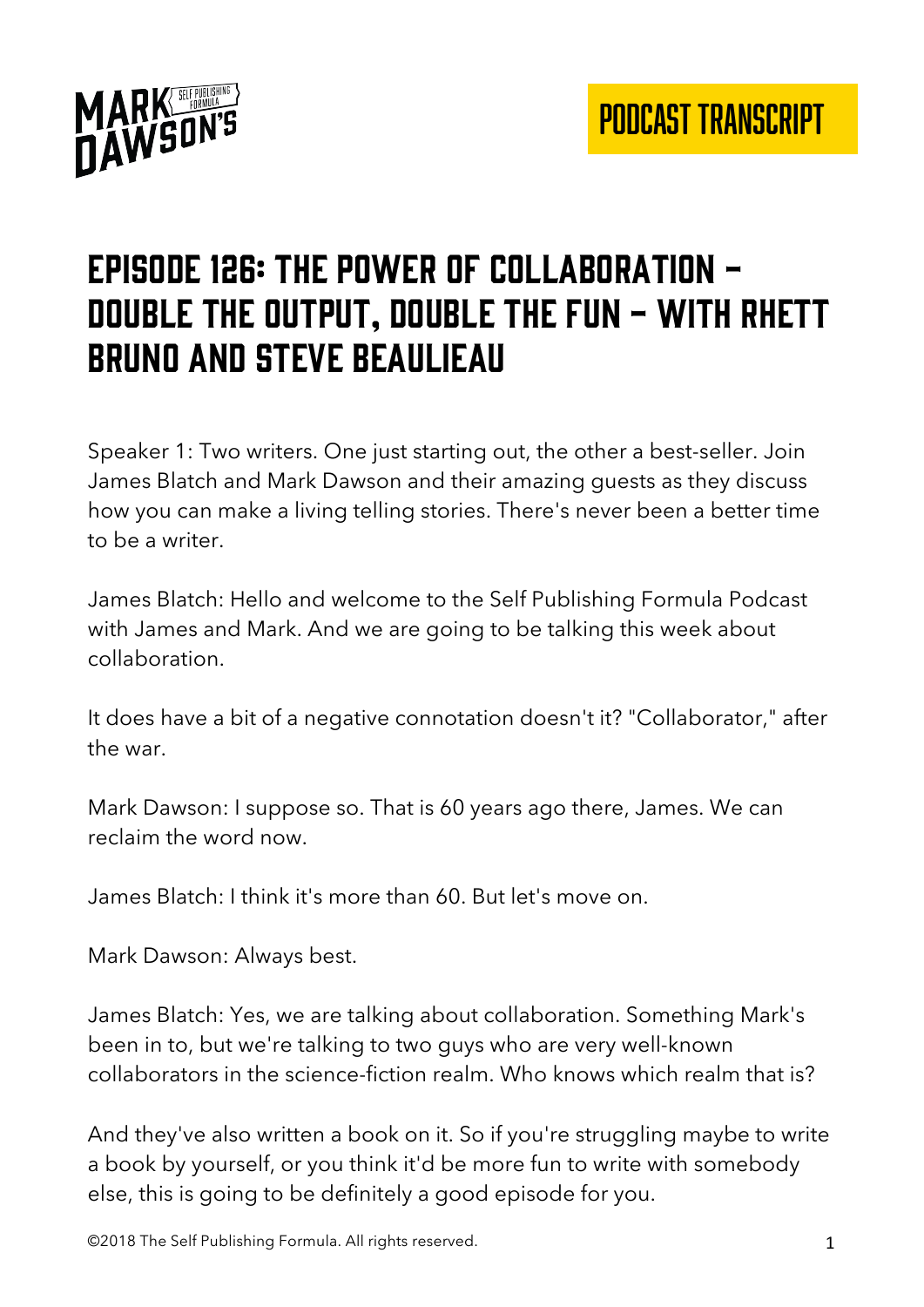

And before then, it's time for us to do one of our occasional welcomes to our Patreon listeners. These are new subscribers who are supporting the Self Publishing Formula Podcast. As little as a dollar and episode, you can do that at Patreon.com/SPFPodcast.

I want to say a very big welcome to Steve Turner from Macau in China. Possibly our first Chinese subscriber. To Guinevere from Pembroke in North Carolina. To Billijo. It's either Billy-Joe, or Billijo. But there's no hyphen.

Mark Dawson: I don't have the emails in front of me. Have you not been professional enough to clarify these before going on air again, James? Offending our Patreon subscribers again.

James Blatch: There you go. So I'll just carry on. Anyway, welcome from Minnesota, Billijo, Billy-Joe. Clive from New South-Wales, Australia. Becky Embers, don't have a location for Becky. And Tracy Beaucanon, This Author Can, is her handle. And also don't have a location for her. So welcome to all of you.

Mark Dawson: Now one of those, James.

James Blatch: Yes?

Mark Dawson: You probably didn't know, she's in the Facebook group. She was very excited of having you pronounce her name. And it was Guinevere, which almost certain we've both got that wrong. But her surname is Ramos.

James Blatch: Oh.

Mark Dawson: She is currently deployed to Afghanistan.

James Blatch: Oh, wow. Okay.

©2018 The Self Publishing Formula. All rights reserved. 2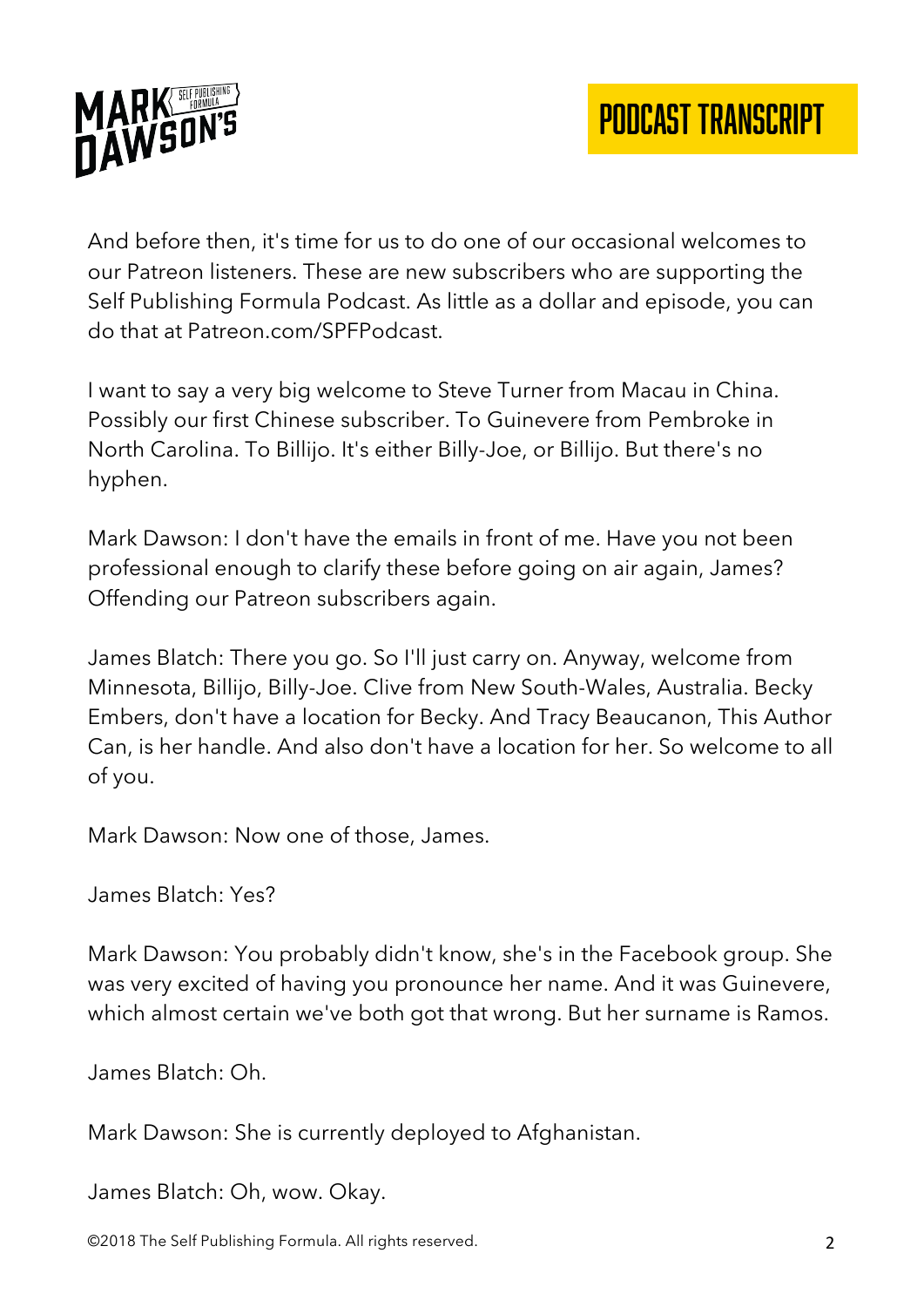



Mark Dawson: So she's just signed up for the ads course. I think she's quite excited to jump into that. And yeah, she's I think with the U.S. Army in Afghanistan.

James Blatch: Well, that's fantastic. Guinevere, we thank you for your service. And particularly thank you for listening. Well, not particularly. We particularly thank you for your service.

And as an aside, thank you for being part of the SPF community. Let's put that in perspective. Well, that's great. I think it mus be Guinevere. I think that's correct pronunciation. It's not spelled the traditional Eutherian way.

Mark Dawson: It's the Ramos. I think I asked, and she's Native American heritage.

James Blatch: Okay.

Mark Dawson: And I think she married ... I imagine with a surname like that, she married someone-

James Blatch: South American.

Mark Dawson: ... Latino. I guess.

James Blatch: Yes.

Mark Dawson: But yes, Guinevere. Guinevere Ramos.

James Blatch: It is a good job I did them.

Mark Dawson: It is, yes.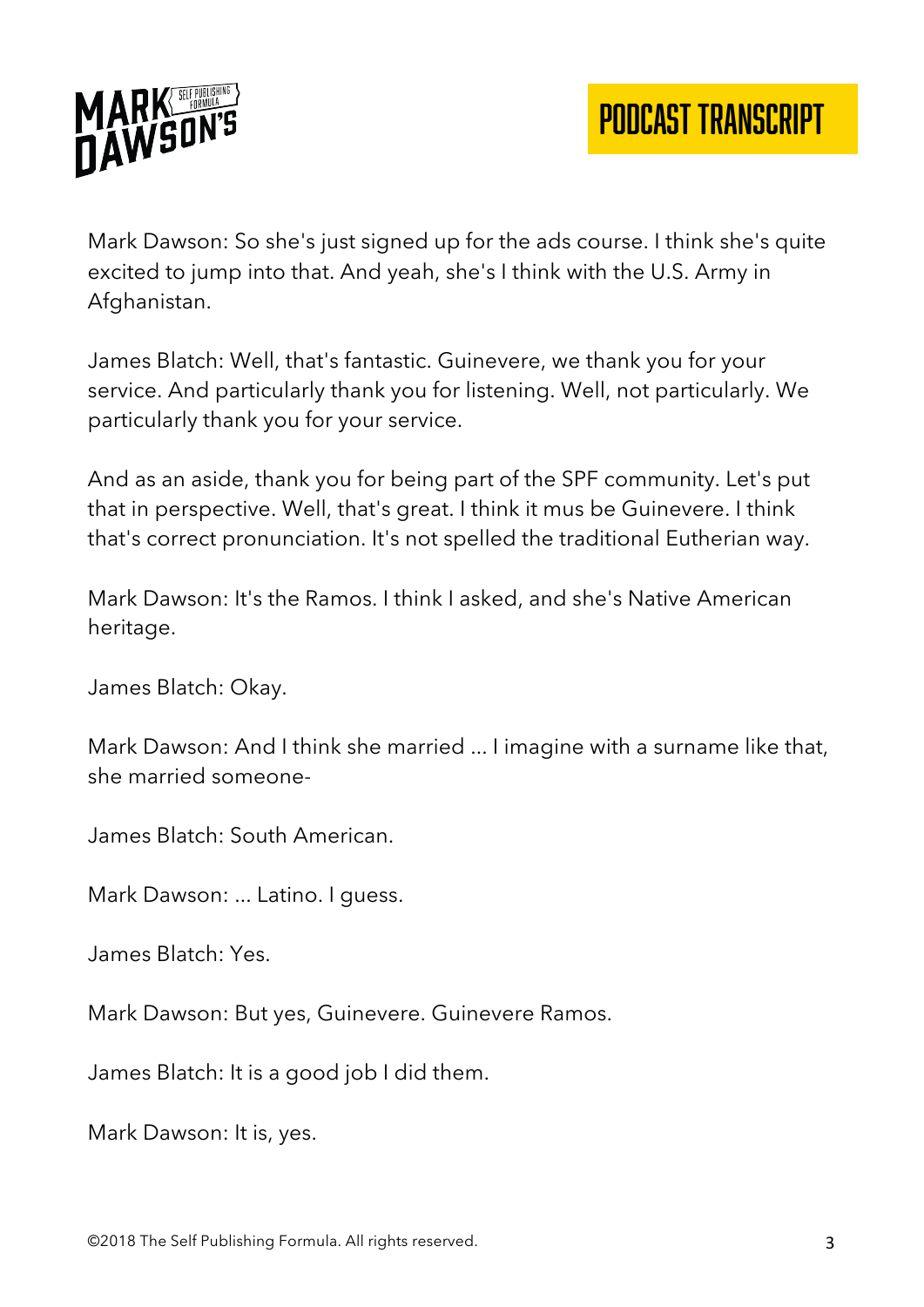

James Blatch: I can't believe you were mocking me 30 seconds ago about that. Anyway, it's exciting to have you all supporting us. So thank you very much indeed. That's superb.

We're very close to our second Book Lab episode. That's in probably three or four weeks. I've just got two interviews left to do. That's one with Stuart Bache about the cover. And with Helena herself, Helena who is our selected person.

And then we're going to move on to the next one which we'll do in the autumn, I guess, will be the right time to do that.

I did mention on one of our webinars, 'cause somebody asked this question, that we have double-bill episode in the summer on children's books. Not writing them, but the all-important subject of how to sell your children's books is a question we get asked a lot.

We put two episodes together with two successful children's authors. And one of whom has written a book called How To Market and Sell Your Children's Book. And they're using social media platforms, particularly AMS ads, but also Facebook ads to do that. And there are some tricks of the trade to learn there. So that's coming up most likely in August.

We got actually quite a few things coming up, because of course Mark and I are traveling soon, so we're going to pick up some great podcast interviews around the world.

And Mark sent me my challenge of the heavyweights of Thriller Fest if I can possibly do that.

Collaboration. Why don't we have a quick chat with you before we hear from Rhett and Steve. Because this is something you go into.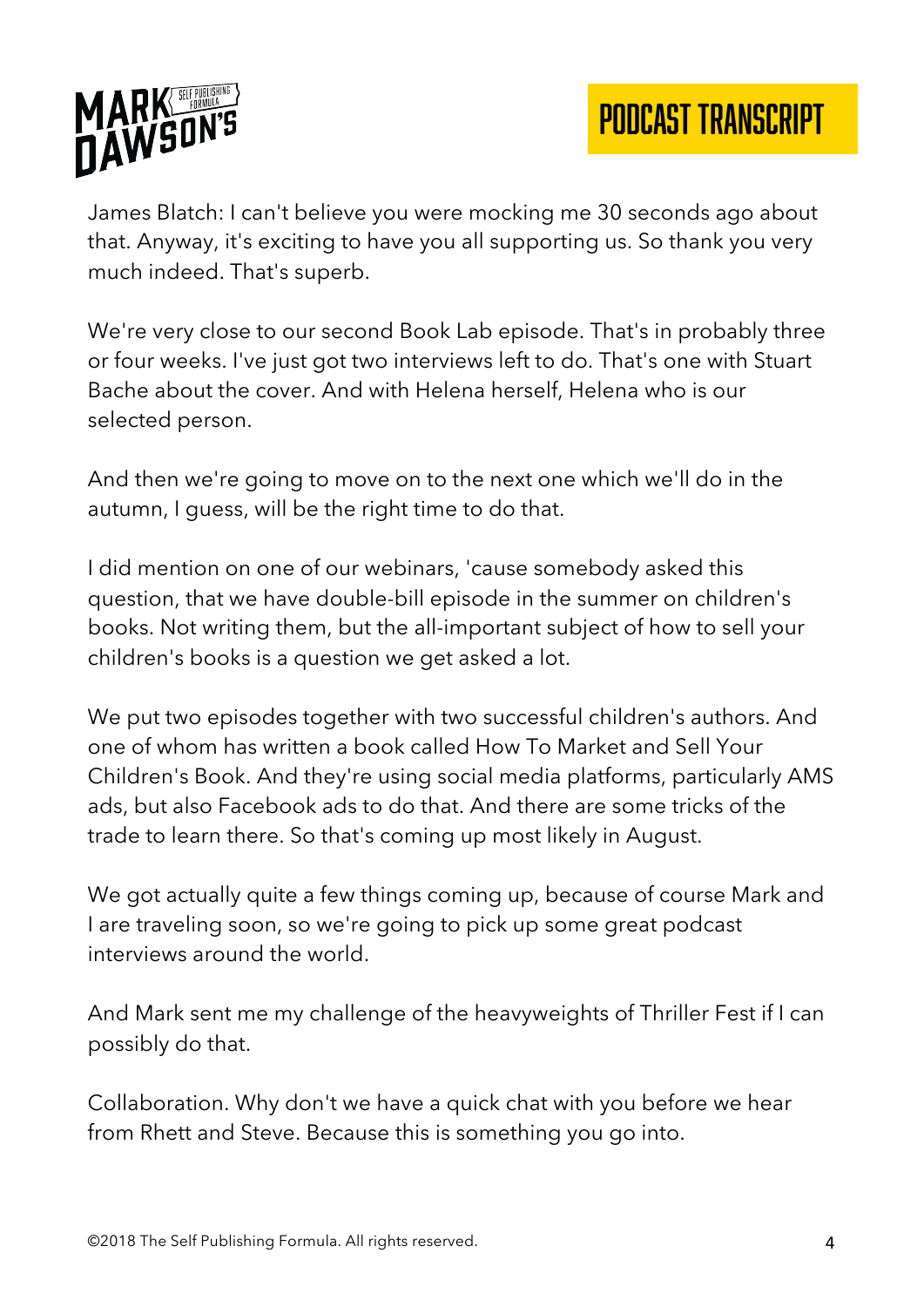

Now, I'm interested in this. Because you're obviously gotten great guns with your writing career. At what point, did you sit there and think, "I think I need to collaborate." Did people approach you and say, "I want to write some Milton books." Or how did this all work?

Mark Dawson: Well, it was inspired by Michael Andale actually. So he's got collaboration down to a fine art. And I think next year, Michael is intending to publish 400 books next year. So more than one a day.

I've no idea how he's going to do that. I'm looking forward to speaking to him and to find that out.

But I get asked a lot by readers who are keen for the next round of series. And obviously I can only write so fast. I'm reasonably fast. Not as fast as I used to be. But I can still do maybe three novels a year. I'm busy with other things now as well. Things like this.

But I'd like to put out more content. But it has to be of a pretty high standard.

I'm really quite particular about how good the stuff with my name on it is. And I wouldn't be able to publish anything that I didn't feel it was of acceptable quality. So I decided in the end, I would look into it.

And I thought that a good way to start would be to approach authors who have been traditionally published before.

Now before anyone complains, it's not to say that I don't think selfpublished writers are not as good as traditionally published writers. I absolutely do not think that at all.

What this enabled me to do was to choose authors that have already been through two filters, which means I don't have to filter them quite so much myself.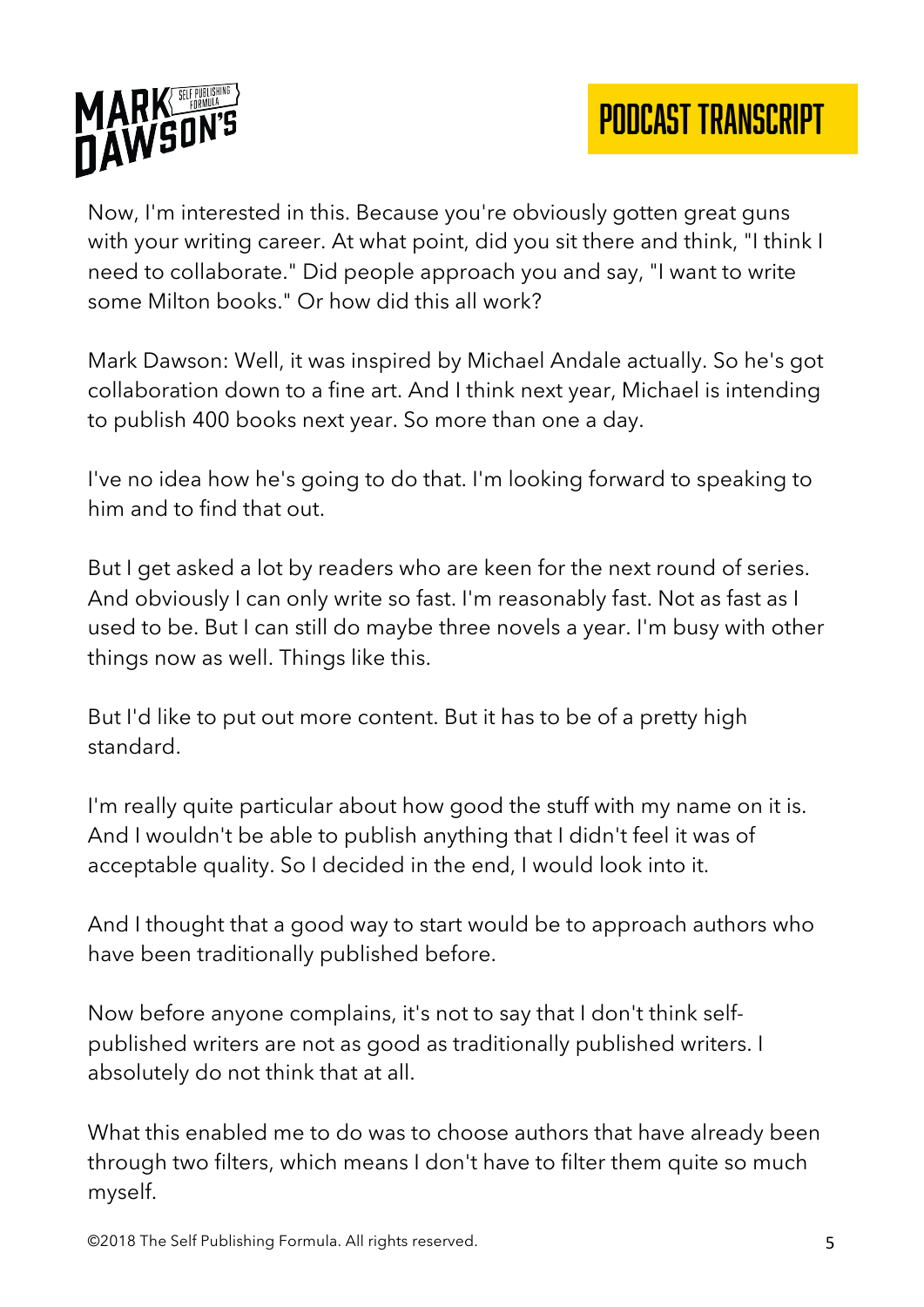

So these authors are all agented, first of all. And then they have been published. And some of them have been published very well. They've got good sales records with lots of reviews. And all that kind of stuff.

So that all being said, I've worked with three so far. Steve Cavanagh who we've had on the podcast, and we will have on the podcast again to talk this in a bit more detail.

And Steve is currently killing it with his new book, a book called13, which is doing really, really well. Just been released.

Michael Ridpath, who is an excellent writer of thrillers, with a kind of a financial edge mostly, with a little bit of detail as well. And that's gone down very well.

And then finally with Scott Mariani, who is a Sunday Times best-selling thriller author with his Ben Hope series. So we worked together.

But they produced the first draft, I then typically edited them quite heavily. And then I go through my usual editorial process, copyedit, proof edit. And pleasingly, my copy editor Jen couldn't tell the difference between Steve's book and my book, my writing. So when I got that back, that was encouraging for me.

James Blatch: In a way that's slightly different from the kind of sit side-byside collaboration, chapter each or even both writing the same chapter. But it's still a form of collaboration.

Mark Dawson: Yeah. It's very different. I'm not so heavily involved in the first draft. I am very heavily involved in the second draft and the edit.

A book that Steve and I are working on right now, which I should have back maybe by the time this episode goes out. I think I will be very heavily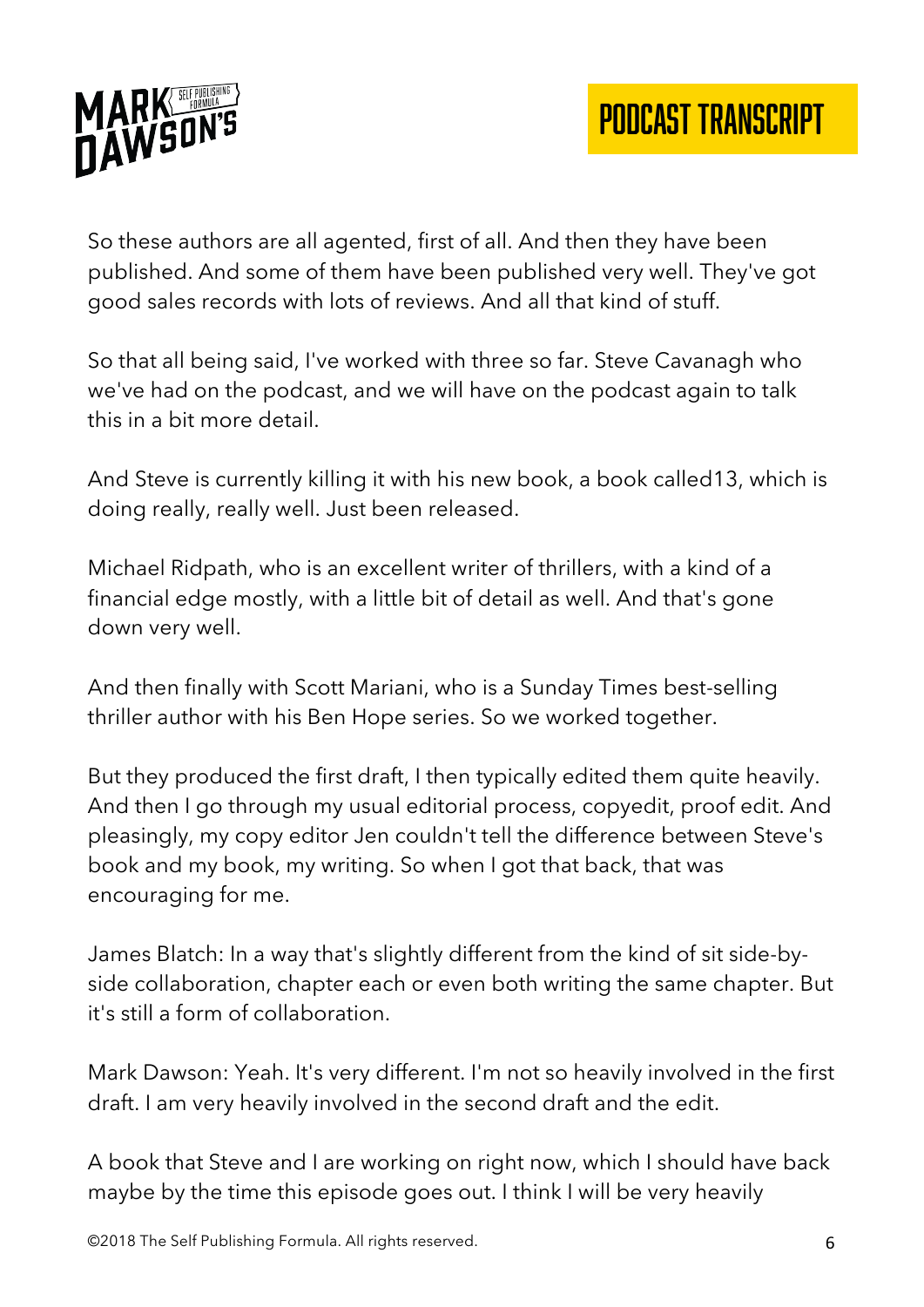

involved in the second draft, because there's quite a cool development that we're going to be looking at with regards to how that's published. I can't say any more than that at the moment, but it's quite an exciting one. So I want to make sure that that is as good as we can both possibly make it.

James Blatch: And we have covered the more side-by-side collaboration before on the podcast. We had the Jo Penn's train experience, which I think is happening again this year. Chicago to New Orleans.

Mark Dawson: Yeah.

James Blatch: And they collaborated all the way down on that. And I'm just trying to find the book actually, on Amazon, 'cause I know it's out there.

Mark Dawson: It's called American Demon Hunters, Sacrifice I think.

James Blatch: That was, wasn't it? Let me see if I can find that. Anyway, why don't you remind us about that.

Mark Dawson: You kind of summed it up. There are four writers; Zach Bohannon, Lindsey Buroker, Joanna Penn and J Thorn. They went down to New Orleans and had finished a novel pretty much by the time they left New Orleans.

I think that's kind of taking collaboration to the next level with multiple authors. Another one that we've had on, right back at the start of the podcast with Sean Platt who works Johnny and Dave, I suppose in a model that's more like the one that I use.

As Sean tends to be the editor and the other guys he works with produce the actual words. So that'll be more like my model with my co-writers.

But then we come to Rhett and the model that they use. So certainly lots of different ways to skin the cat.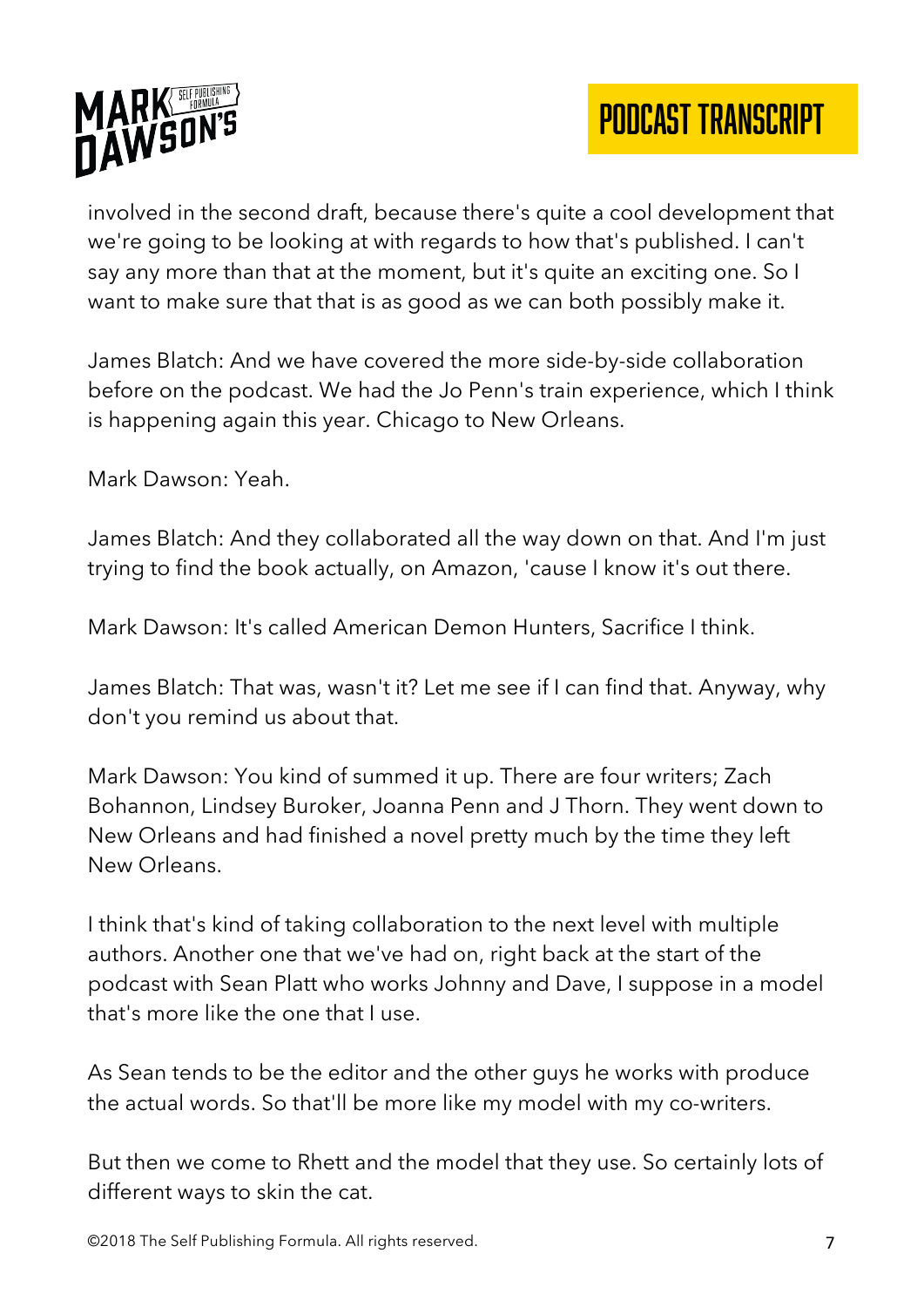

James Blatch: Indeed. It was American Demon Hunter's Sacrifice by Bohannon, Buroker, Penn and Thorn. And we had J on to talk about that.

So this is similar in that vein, but these are two people who write very closely together in the sci-fi world. They struck up a relationship, and you can tell from the interview straight away that the heart of the success of their partnership is the way they get on.

It's quite a British kind of roasting type relationship. There's a lot of bants as we say in Britain. Which I think is-

Mark Dawson: We don't say it. Young people say it.

James Blatch: Young people say, "Bants." And I was a little surprised having spoken to them up to the interview how far apart they live. And the fact that I think they have met in the real world. But that's really not necessary anymore.

So let's hear from Rhett and Steve. And then Mark and I will have a chat off the back.

We should let people into a secret that we have done this entire interview before. Because we had a rare technical failure. But you know, the banter was so good, and the back and forth, that we just decided we're going to do this all again, didn't we guys?

Rhett Bruno: We did.

Steve Beaulieu: Yeah. It'll be great.

James Blatch: It's a Monday night. And I feel that I've got to have alcohol, which I don't normally on a Monday. I didn't really want this beer, but I have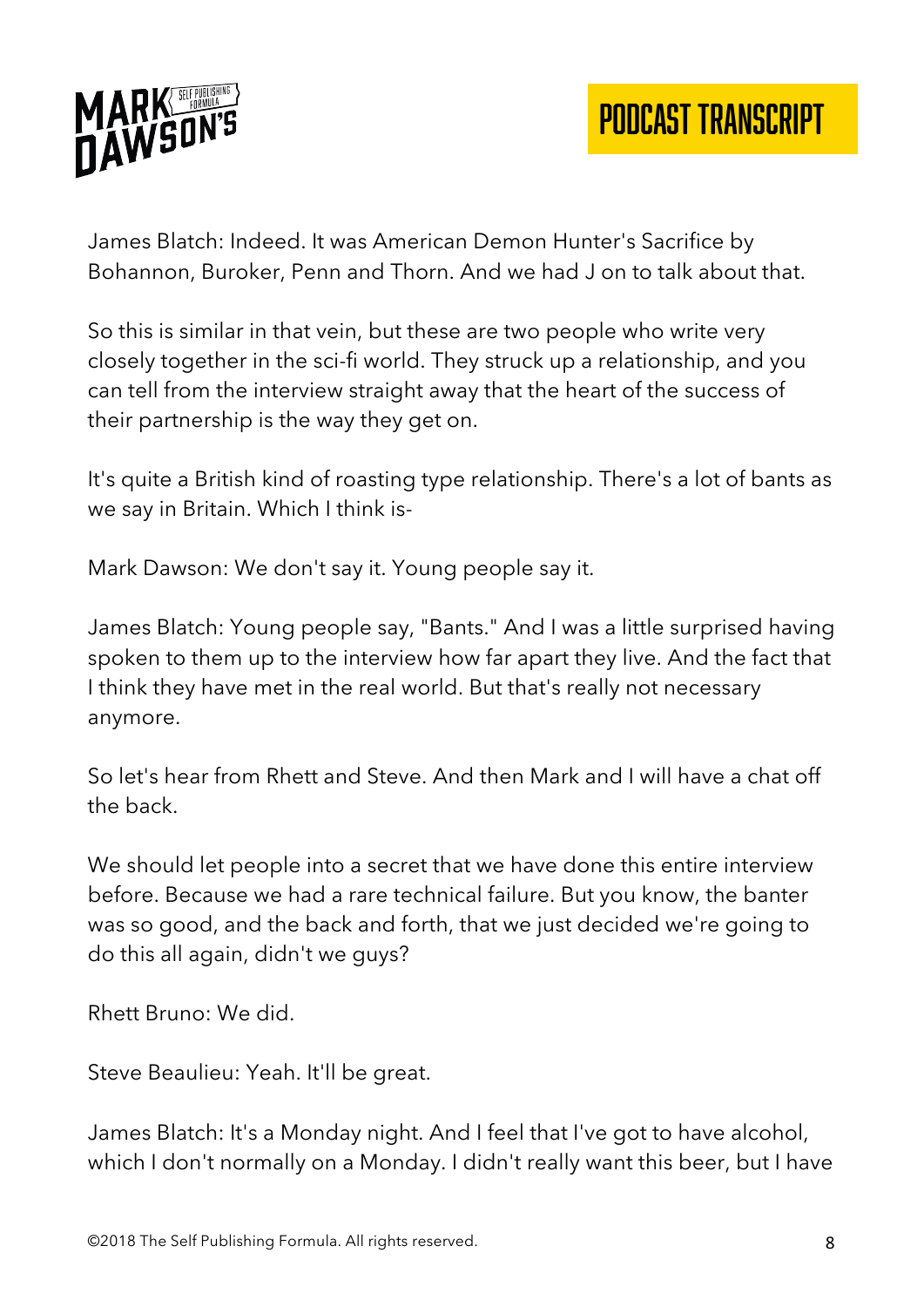

PODCAST TRANSCRIPT

to have, because that's how we rock, that's how we roll, right? When the three of us get together.

Steve Beaulieu: That's Chick-Fill-A. You guys don't have that.

James Blatch: We don't have Chick-Fill-A. No.

Steve Beaulieu: You're missing out.

James Blatch: Sounds like a really dodgy movie. But anyway. I'm sure it's kosher. Or it may or may not be kosher. I'm getting myself bogged down now. Okay, let's get on with this interview. We're going to talk about collaboration.

Something that emerged in the last interview I think is the relationship between you guys. But we'll move on to that in a little bit and we'll just start with the basics of why you're working together.

#### **Rhett, why don't you start by telling me who you are, your background, and what sort of things you're writing.**

Rhett Bruno: I'm an architect by day. And I'm a science-fiction and fantasy author. I'm the author of the Circuit trilogy with Diversion Books. And the Titan Born series with Random House. That's being released later this year.

And I co-write with Steve on the Buried Goddess saga. And we have a whole bunch of other stuff coming up.

James Blatch: Okay. So traditionally published.

Rhett Bruno: I'm both right. I'm more hybrid right now.

#### **James Blatch: Steve, what's your writing background?**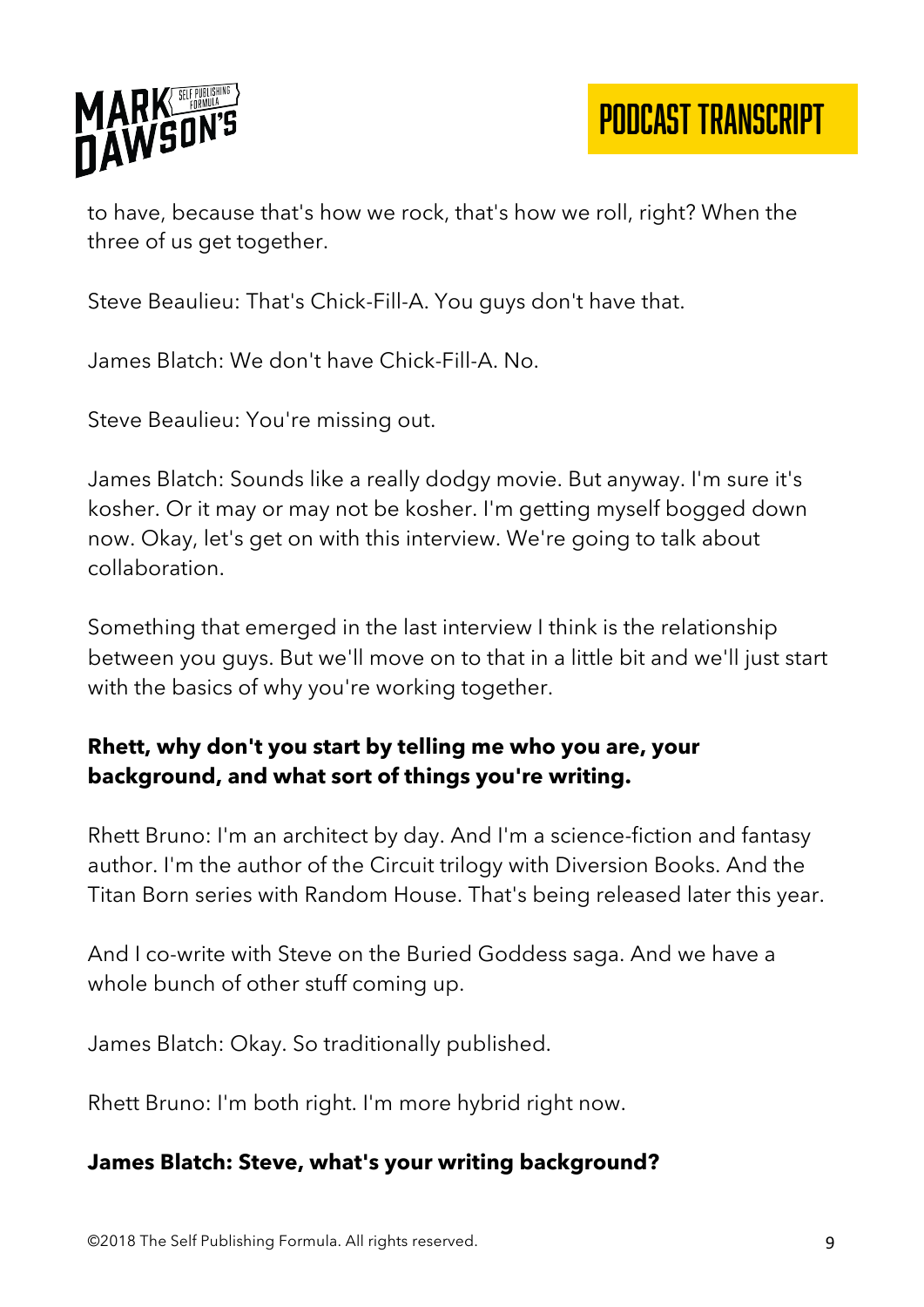

PODCAST TRANSCRIPT

Steve Beaulieu: Can I try to be a little more exciting than Rhett? 'Cause his was kinda just like, "Ah, this is what I do."

Rhett Bruno: I done it so many times.

James Blatch: Except, when he started by saying he was an architect by day, and then I thought he was going to be some kind of superhero by night.

Steve Beaulieu: Nothing by night. He's nothing by night. He sleeps at night.

Rhett Bruno: I sleep.

Steve Beaulieu: That's about it.

My writing career is pretty interesting. I'm a pastor in Texas. And most of my writing up until this point has been non-fiction in the vein that I write sermons, I write commentaries on scripture, things of that nature.

About two years ago I got back into my love of fiction, which I used to write when I was a lot younger. But I got back into my love of fiction. And mostly sci-fi fantasy.

Off-air, we talked a little bit about some superhero stuff. Really one of my passions is superhero writing. I run an anthology called Superheroes and Vile Villains. Worked together with about 45 other authors to create four volumes so far. Of that, Rhett was one of them at one point. I can't remember what volume were you. Were you in the first volume?

Rhett Bruno: First tier.

Steve Beaulieu: First volume. He had a great story called, The Roach. The Rise of The Roach ... The Roach Rises?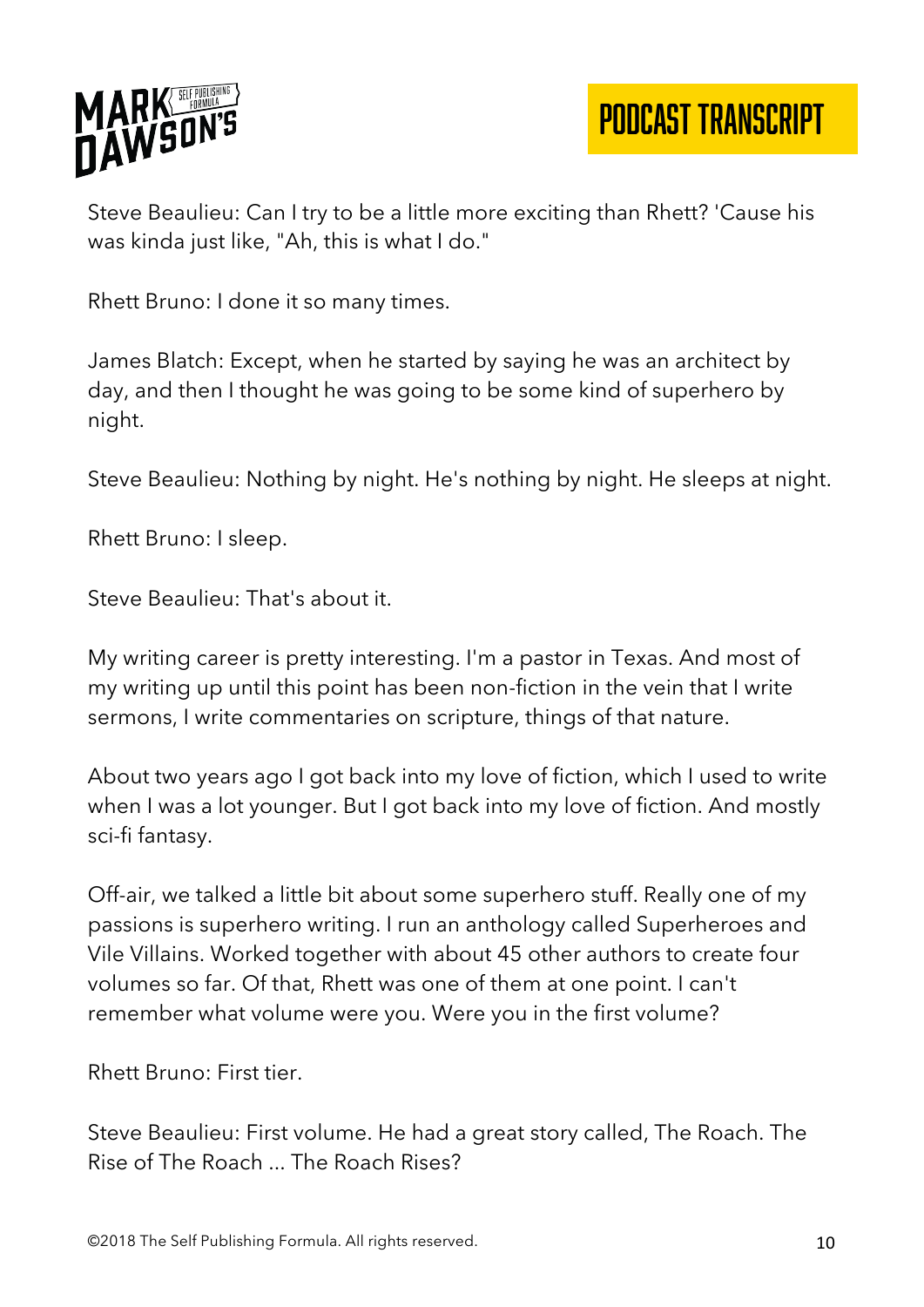

Rhett Bruno: There you go. I stole it from Batman.

Steve Beaulieu: Yeah. The Roach Rises. So he's a little bit of a superhero I guess.

Went on to write The Brother Dust, The Resurgence, which is The Avengers meets Star Wars kind of in a way.

And currently, as Rhett said, we're working together on The Buried Goddess sage, which is an epic fantasy series. And there's a couple other things in the works that will hopefully be released this year or early next year. We've been sitting on it for a long time.

Rhett Bruno: Forever.

James Blatch: Any decade now. Sounds like my book.

## **Rhett, you're going along with your writing career, were you looking for a writing partner?**

Rhett Bruno: I've always thought about it. I've always liked this idea of alternating writing chapters. Especially after reading The Expanse and seeing how those guys co-wrote that whole universe. It took off. It's a T.V. show and everything.

So it always seemed like this cool romantic idea to me. I didn't know if I could do it. I'm glad that I found someone that I feel like I can write with, 'cause it definitely isn't something you can probably do with anyone.

## **James Blatch: How did you find each other?**

Rhett Bruno: I helped start this science-fiction platform called Sci-Fi Bridge. Sort of like an author co-op and a promotional platform. It's like a book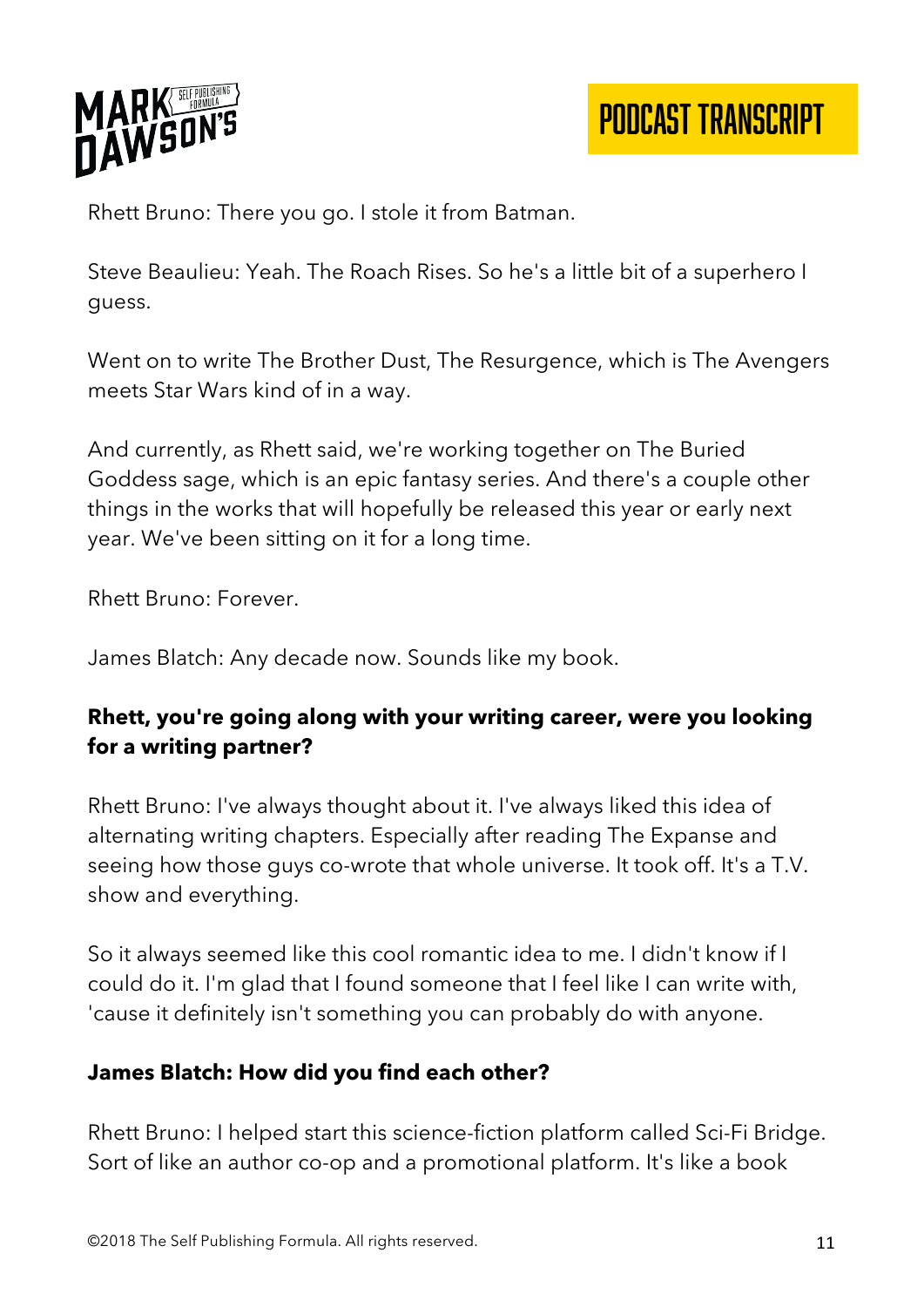

PODCAST TRANSCRIPT

club for sci-fi, for readers. And otherwise it's a group where a bunch of us authors are together.

We needed a logo. One of the other founders knew Steve. I don't remember how he knew Steve, but he was like, "Steve does graphic designs. He'll do the logo."

So he set me up with Steve, and we just started going back and forth. And making a logo, and it turned into a fun exercise where I complain about something he did, and he'd change it or do something ridiculous in response to it.

We wound up with a cool logo, and then from there he was editing my stuff, I was reading some of his stuff. And I had a book that I really wasn't sure how to write, because it was science-fiction, but it was set in the 60s. And I really have only written space opera type science-fiction. I'm kinda making up my own world, and not writing our own grounded world.

I wanted something with a little more humor. And I have been writing darker science-fiction stories. So after reading some of Steve's stuff, I thought he'd be good at adding that little humor and helping me write in the present day. And it took off from there.

James Blatch: Steve, the relationship led into the collaboration, right? The two of you enjoy each other's company, a little bit of banter going backwards and forwards-

Steve Beaulieu: Oh come on, don't put words in my mouth. Come on.

James Blatch: Well, "Enjoy," is a strong word obviously.

Steve Beaulieu: Yeah, tolerate. Tolerate.

Rhett Bruno: Tolerate. Yeah.

©2018 The Self Publishing Formula. All rights reserved. 12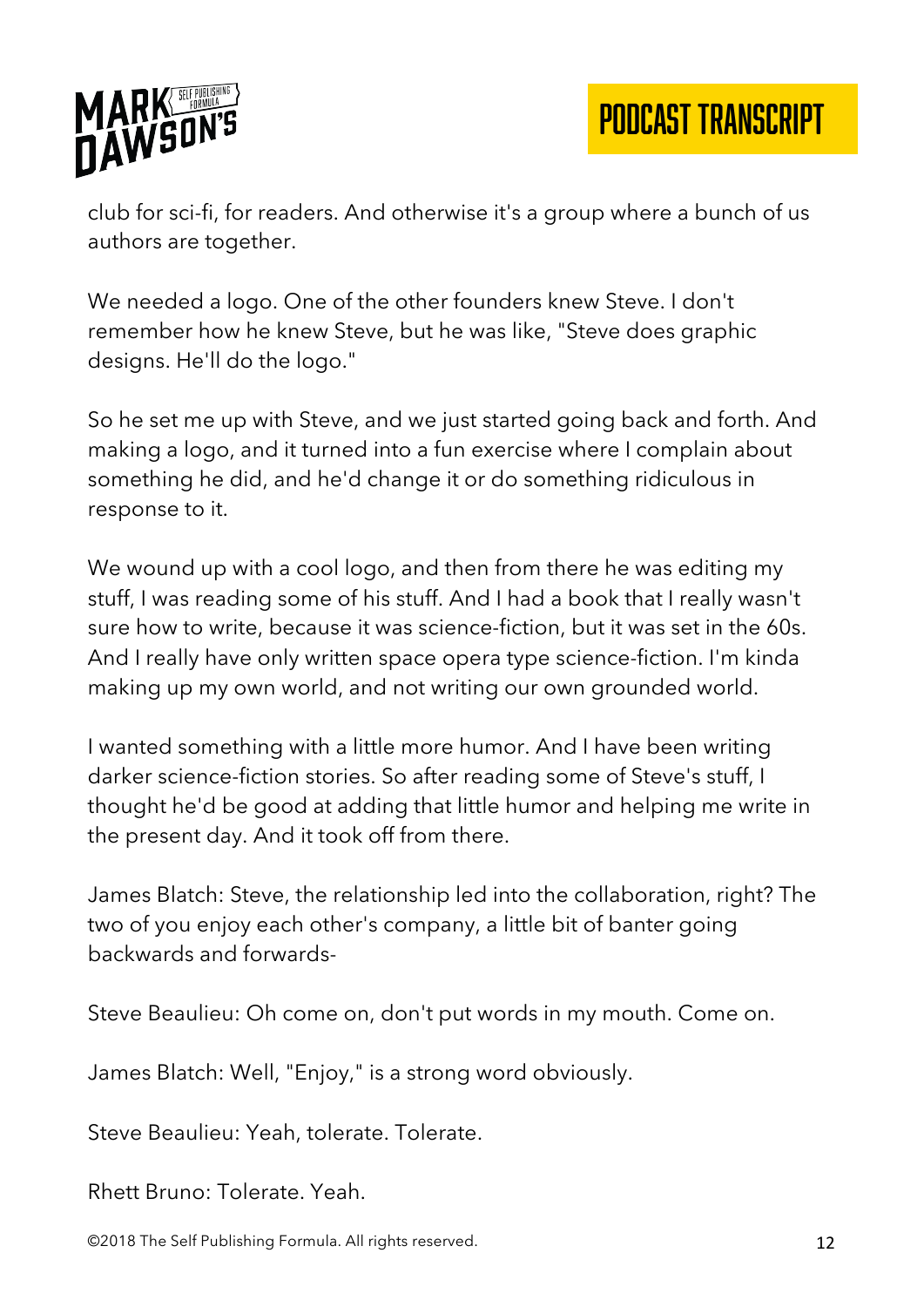

James Blatch: Yeah, but nonetheless, the relationship that led to the collaboration, 'cause some people will think you're a good fit for me because you write good detail stuff, and I'm kind of the story guy. But they won't necessarily work well together.

# **And for you it seemed to be, and it still seems to be, that you enjoy each other's sparring company, shall we say.**

Rhett Bruno: Yeah, I don't think it's smart to go into it.

Steve Beaulieu: I think the relationship started it. The relationship was fun. We got along pretty well.

And as Rhett alluded to, we were reading each other's stuff. I always joked that he desperately needed my help. But the reality is, Rhett's a great storyteller. Phenomenal storyteller. Beyond anything that I ever believe I will be.

But at the same time, I tend to be a more technical writer, I think would probably be the best way of wording that.

I help in the technical areas. He helps in the story areas. I can write anything I'm told to write, but he's the one that really just excels in deepening a story beyond what I am generally capable of doing.

James Blatch: As it happens, as well as you getting on and enjoying writing together, there's a good synergy in terms of who leads what area.

## **Rhett, are you the leader? This is a loaded question for the two of you sitting here. But do you take the lead on the story?**

Rhett Bruno: I think for our first book together, I definitely did. But that was my story that I had already started, that I brought Steve into it, like let him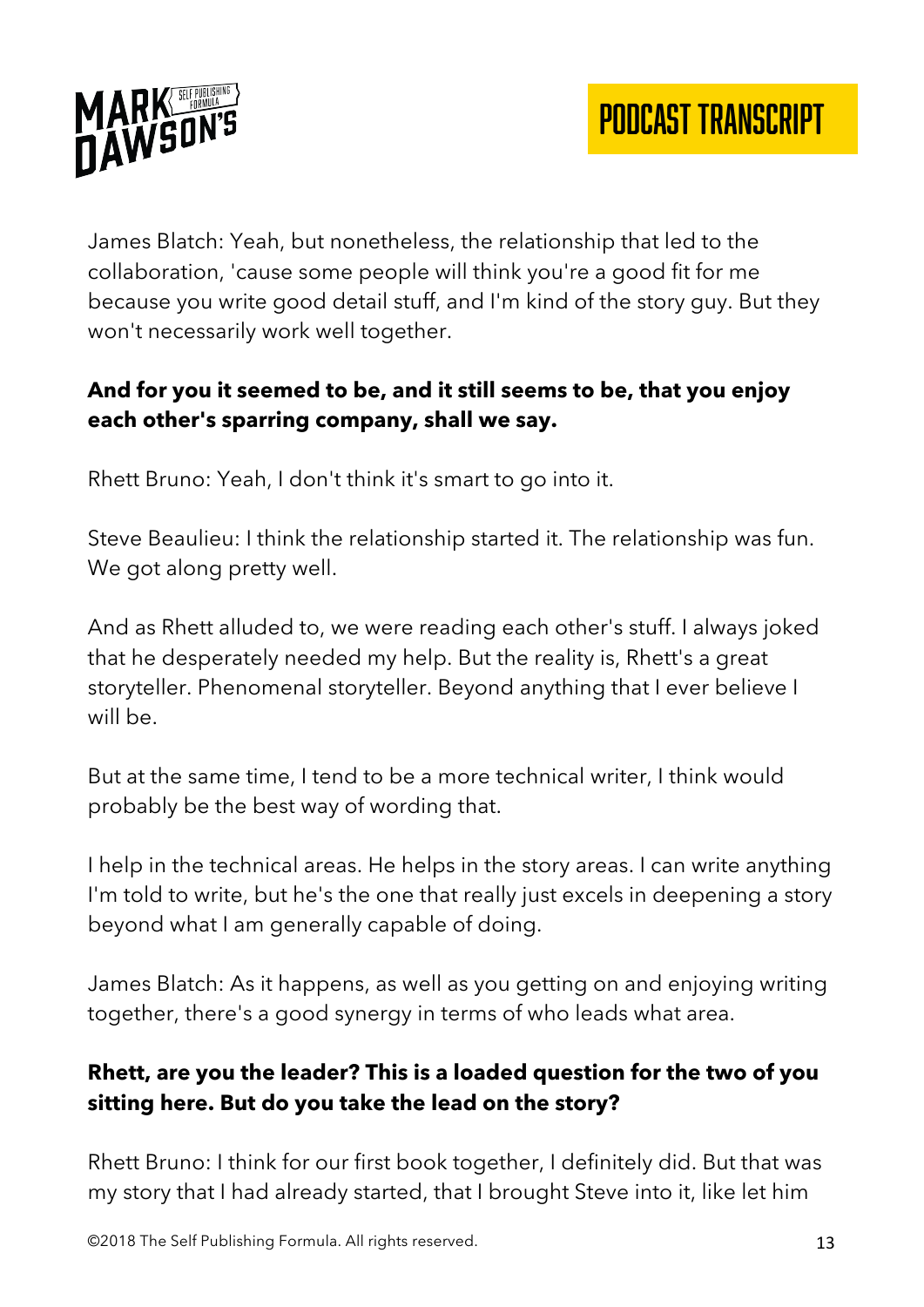

read, gave him all my ideas, we talked about it. So I think he personally felt like more of the secondary on that book. And that I had already started that series.

With our fantasy series, The Buried Goddess, it was sort of the opposite. Steve had started it and then brought me on. I think we both worked pretty much 50-50 on that book, in that we're really alternating characters and how we write.

So we're both taking a lead on the different characters.

And it's funny, he's the pastor, but I've taken the lead on writing our holy crusader knight. And he is taking lead on writing the thief in the story. It's just kinda ridiculous.

# **James Blatch: Obviously you've got complicated alter-egos, the two of you.**

Rhett Bruno: I think from an overall storytelling aspect, I might be taking the lead in that I'm more experienced outlining and stuff, in finishing four novels. But as far as where we are right now, we're pretty much doing 50- 50 on everything.

Steve Beaulieu: We did the whole last interview without even mentioning the book that we were promoting.

James Blatch: We're definitely going to mention it this time.

Steve Beaulieu: We have a non-fiction book out called ... What is it called? Two Authors, One Book.

Rhett Bruno: Two Authors, One Book.

Steve Beaulieu: Co-writing, murder free.

©2018 The Self Publishing Formula. All rights reserved. 14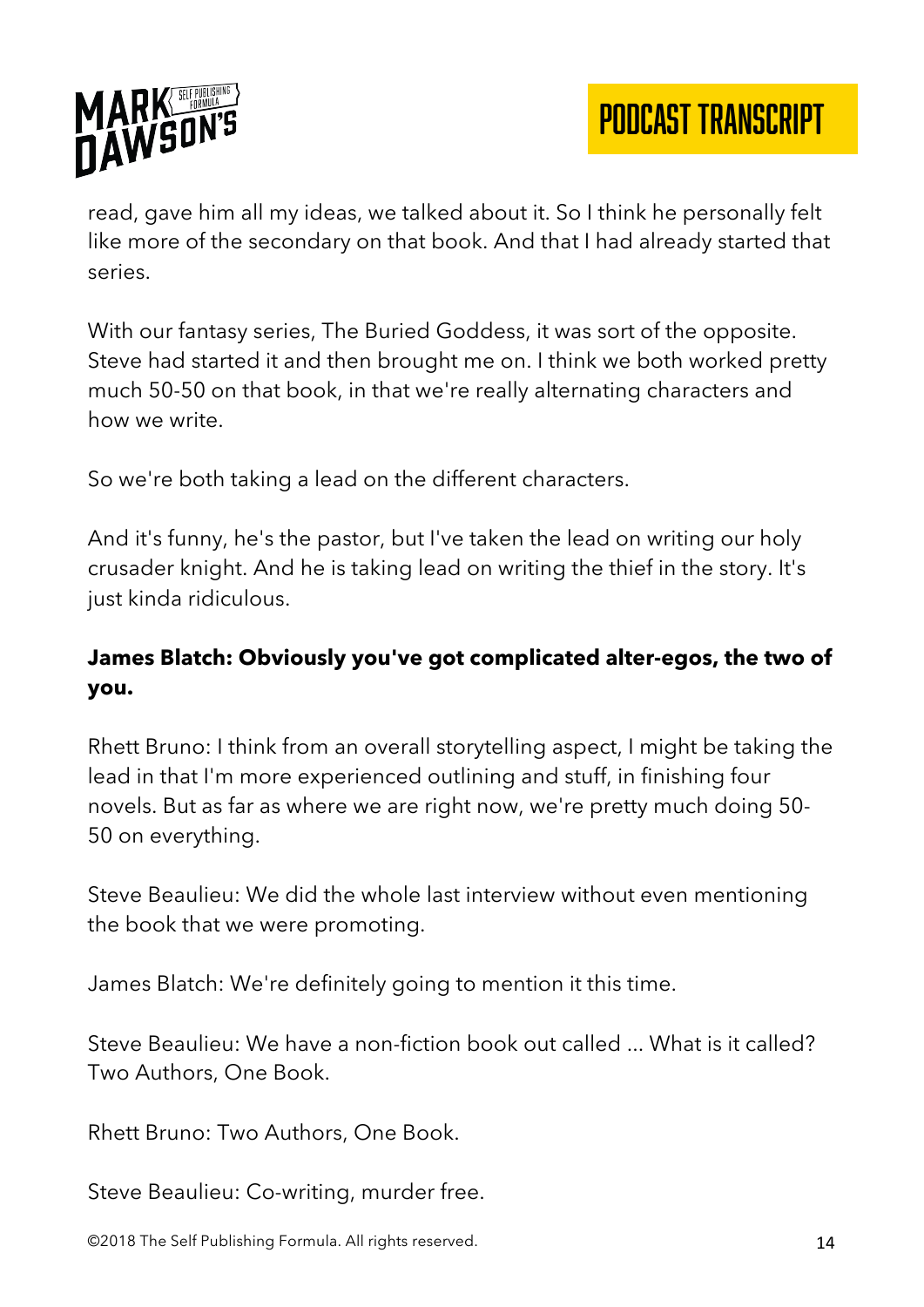

James Blatch: That's a really dodgy reference to call it that. But let's just park that reference for moment and keep it clean, people. So yeah, so you've got this non-fiction book.

We are going to move on to the book. It's a very important part of the interview that you are harnessing what's working in your collaboration, and using that to teach other people.

I think it's a really great thing. I definitely want to talk about that.

I am interested, at this stage and understanding how it works, Steve.

## **So you feel that you've developed a little bit from perhaps somebody who wouldn't necessarily have led on the story, because of the relationship you've got with Rhett now?**

Steve Beaulieu: I think that I was alluding to the difference between kind of a primary and secondary writer, which is something that we talk about in the book.

Rhett has taken primary on Lunar Missile Crisis for the sake of the fact that he was the guy who came up with the idea. That's the 60s sci-fi thing.

I came into it really fulfilling his vision of the book, taking a character he'd already developed, and then just I took it over.

In The Buried Goddess saga, we really brainstormed. Of course I came up with both of those characters too, but they evolved so much over the course of time with Rhett developmental editing things for me at the begging stages.

That the relationship I think is what you asked. And the relationship led to the comfortability.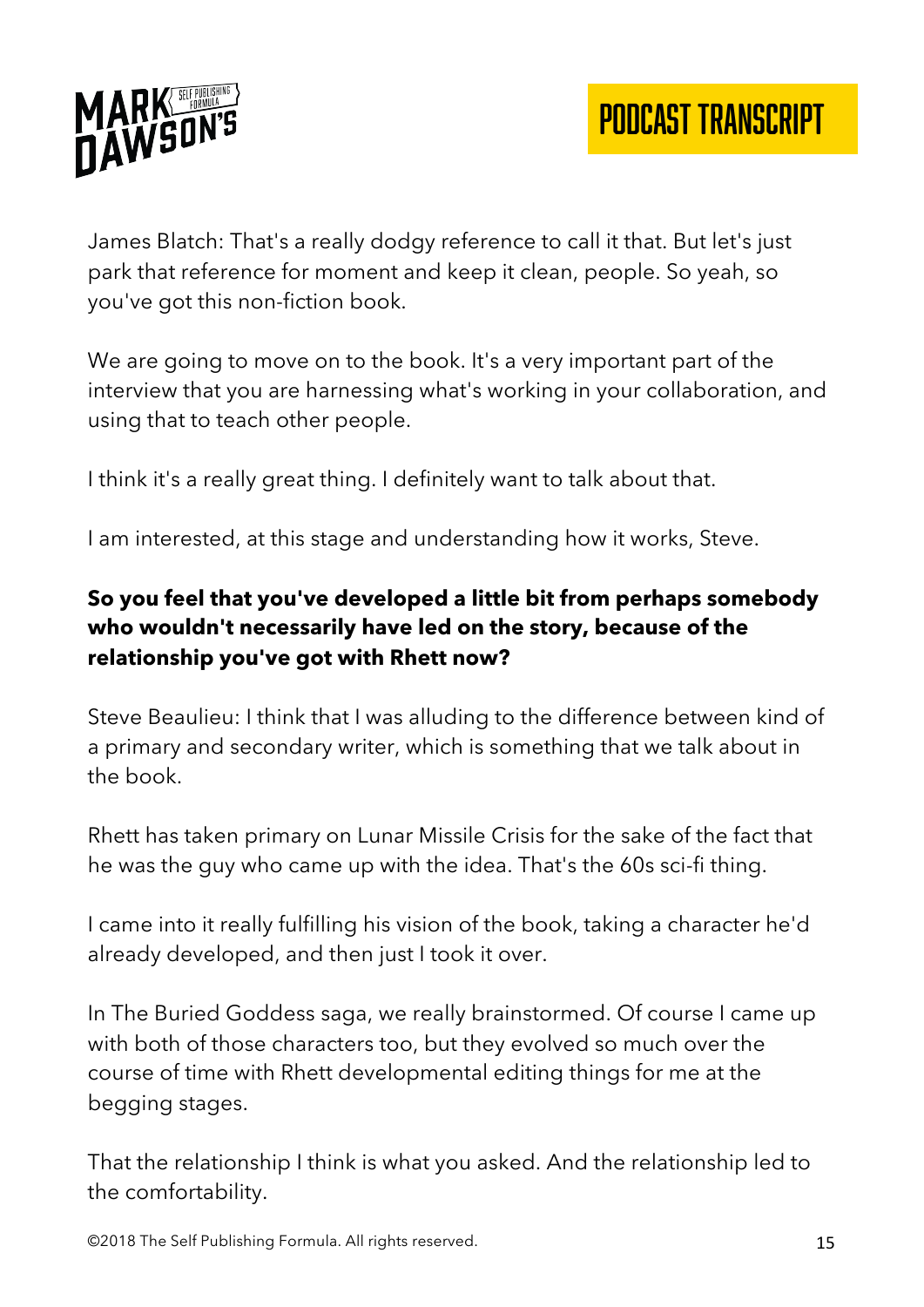

We got really comfortable as you can tell, making fun of each other. It's super easy for me. We were talking today, I was editing one of his older books. I'm like, "Man, you've gotten better since then."

We have a great relationship in the sense that neither of us seems to care if the other one tells them how awful something they wrote was.

Rhett Bruno: Yeah.

Steve Beaulieu: Which I think is so beneficial in our writing relationship.

James Blatch: Really important. So that's interesting that you edit each other's books.

## **You've both got a bit of a background of editors, right?**

Rhett Bruno: Steve is definitely the copy and line editor. I have done more developmental editing.

When he first started that fantasy series, I think like the first five chapters or whatever. And he wanted me to take a look at it. I was finishing another book while he was doing it, so I wasn't writing. He was like, "Rhett, write this series with me." I was like, "No, I need to finish this book."

And then somehow I finished that book way faster than I expected. So after developmentally editing those first five chapters a ton of times, and accidentally changing his whole story pretty much, we decided to take it from there.

It went from what was really a big sprawling epic fantasy type story, to a more personal character focused story.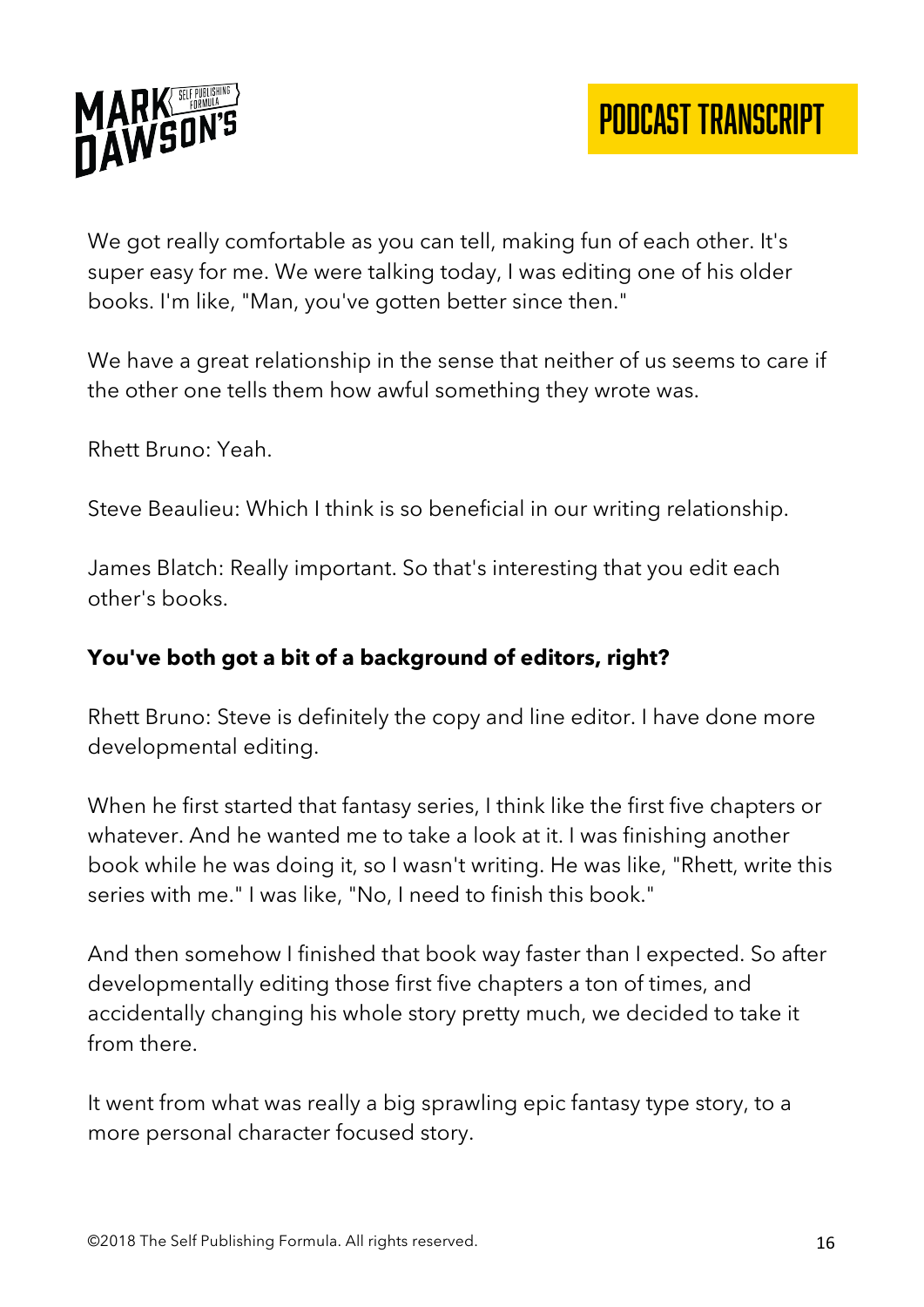

'Cause just through developmental editing, that was what I saw that that was the strength right here. He had this two really opposite characters who were going to have to work together. And that was, I thought the brilliance of the idea.

So I jumped in and loaned my strength.

James Blatch: That's a big shift for a developmental editor to make to a book.

## **I guess you can only do that when it's partly your book, right?**

Rhett Bruno: That was the stretch. And then I was like, "All right, let's do this together and brainstorm where we could take what you have right now, and push it into a series." So that's how we've done it.

I'll tell people they should outline. We've kind of taken a more pantsing approach to this book sort of on purpose, because on the outside it is like your classic Dungeons and Dragons type fantasy.

But we've really let the story go to crazy unexpected places. And in a book that at most times is really light-hearted, to some really dark places. I think it's evolved. It's taken both of our strengths and put it into one fantasy series.

James Blatch: I think I asked you the first time we did this interview.

## **I said to you, obviously you have to plot everything in advance, otherwise you can't work separately on the same book. And you both burst out laughing at that.**

Steve Beaulieu: We did that anyway.

Rhett Bruno: We do it, and then it changes anyways.

©2018 The Self Publishing Formula. All rights reserved. 17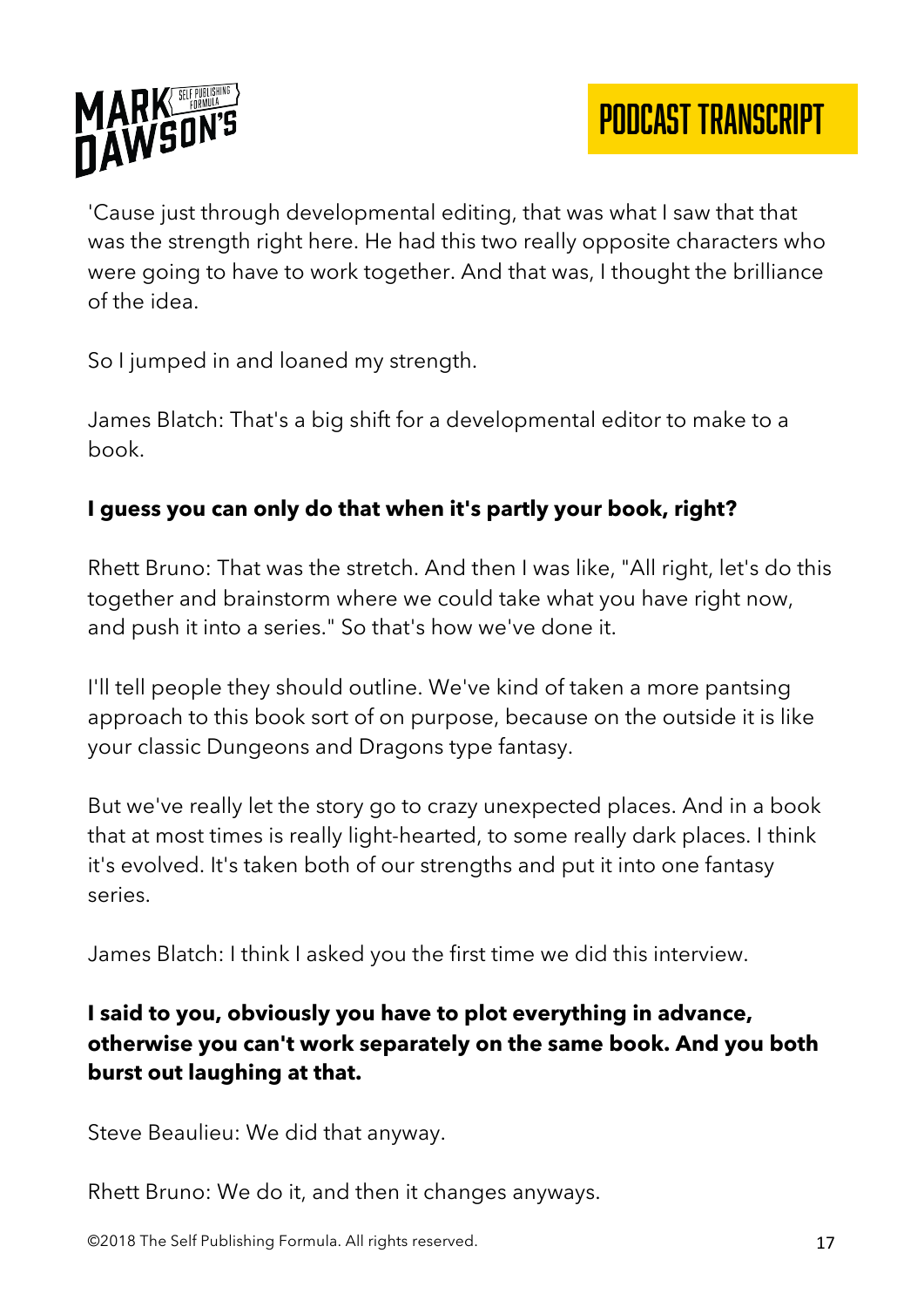

Neither of us are big outliner-type writers. We do it as much as we can. And I forced you to do it, 'cause I know he doesn't want to.

James Blatch: But how does that work? Steve, let me ask you then.

## **How does that work if you're not really on top of the structure, very clearly defined of who's doing what, how does that even work when two of you are writing?**

## **We should say, you're thousands of miles apart, right?**

Steve Beaulieu: 1500 miles or so.

We're not taking a book that's a single character and writing back and forth on it. We each have our own characters that we write. And generally they will meet up within the story. In the whole first book, they more or less spend the entire book together.

In books two and three, they're apart for portions of it. So during those times, we really have a lot of freedom to write our own thing, as long as it lines up with the narrative of the overall book.

Rhett's writing a holy Templar type character in the capital city. While I'm writing a thief that's out adventuring somewhere doing his thing.

We're able to handle those things until they come together. Then when they come together, Rhett and I are talking. I think I've mentioned this the last interview. We talk all day, every day. He's an hour ahead of me. I usually wake up, there's a text from him. And generally the last person I talk to at night is Rhett. It's not even my wife. My wife gets on my case.

Rhett Bruno: Well, they go to sleep so early. So it's their fault.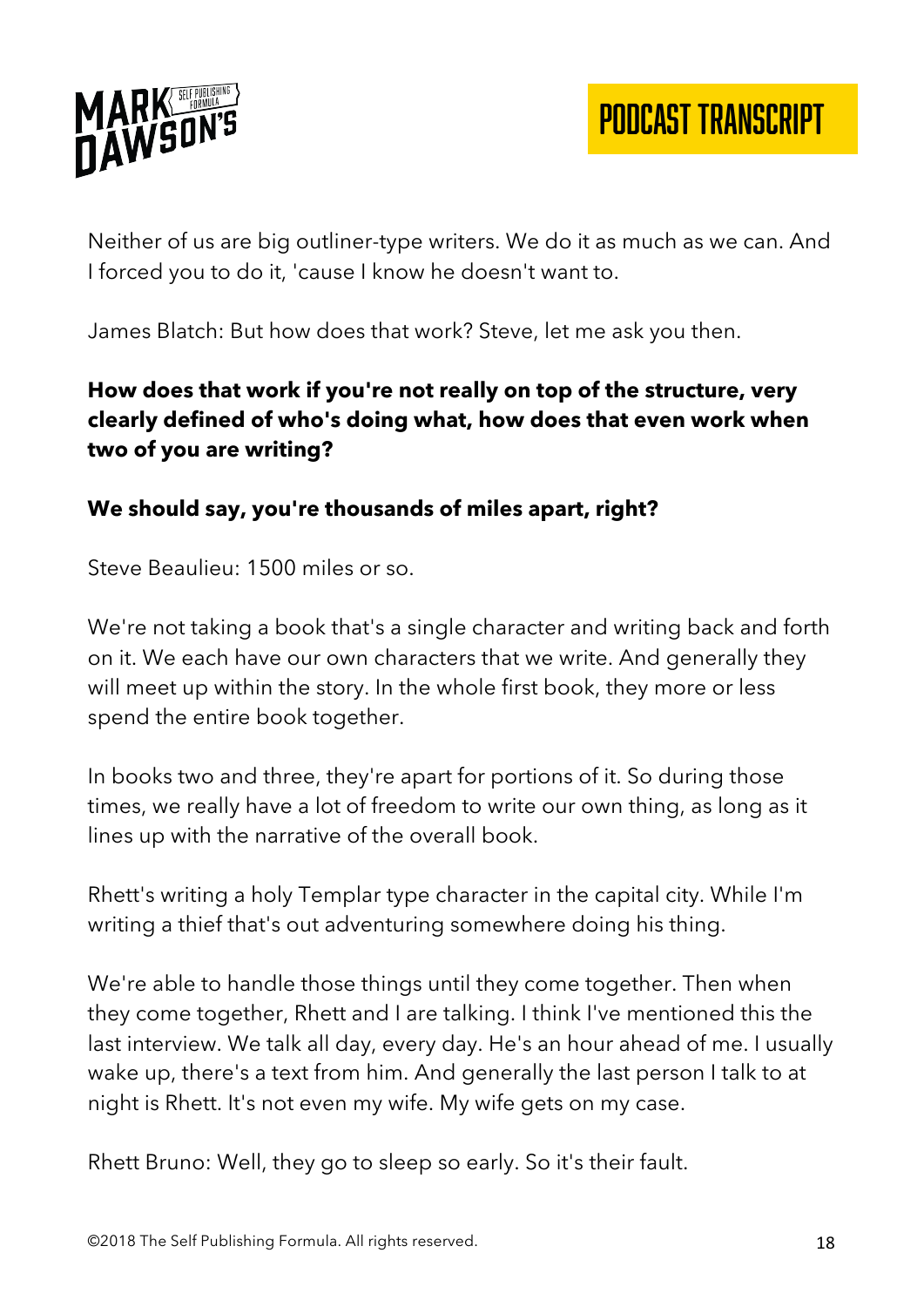

Steve Beaulieu: I've got two young kids, man. My wife's in bed, and his wife's in bed. And we're still sitting around trying to talk about these books.

And for us, our friendship has been instrumental in the sense that we're talking all day anyway, so if one of us has an idea for the book, it doesn't go longer than 10 minutes without the other person knowing about it.

I can see in a writing relationship where the authors don't talk very often, I can see one person writing something that just totally contradicts the other person's writing. And then you have issues. But we just never shut up. So we're constantly in contact with each other.

Rhett Bruno: Essentially our outline is through hundreds of texts and Facebook messages.

If you're not going to talk a lot, I would suggest then developing a pretty robust outline beforehand. We do the broad strokes of the narrative and work our characters through that towards our end goal.

James Blatch: I can see how you can get around the plotting side of things like that. And it's certainly a great friendship really, 'cause it's a friendship with a purpose. Right?

If you were just friends, how often would you speak? But because you've got this stuff you do together, you enjoy each other's company. It's a good thing.

I hope I haven't jinxed it by saying this, and you have some terrible row tomorrow, and everything falls apart. But I'm jealous of the man love that you guys have got going on. You're bros, as I believe you say in the United States of America.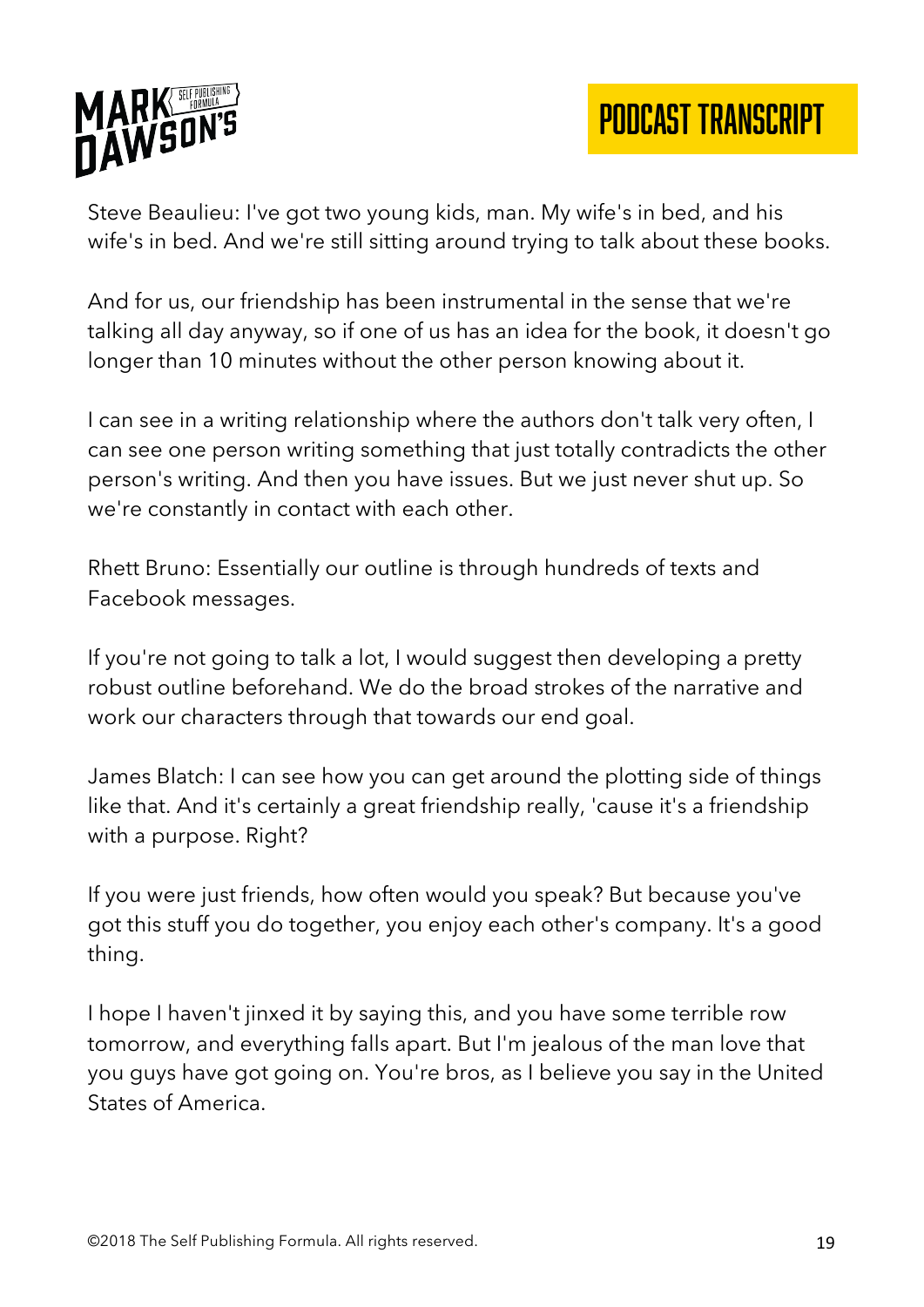

PODCAST TRANSCRIPT

Let's talk about the book then. Where did the idea come from? You can be honest. That it's a commercial venture that, "We've got something here. We can tell the story be entrepreneurial about it."

## **Or was this something kind of a burning desire that you've got to get into the non-fiction realm?**

Steve Beaulieu: I mentioned earlier that I do a lot of non-fiction writing. And hopefully this doesn't blow our whole cover here. But I could write a nonfiction book very very quickly.

I told Rhett one day, "Man, why don't we write a non-fiction book about the process that we take, the hurdles that we've crossed." Potentially, there's a lot of people out there that want to co-author a book. That don't really know how to co-author a book.

For me it's been so beneficial to co-author, because I have a very limited attention span. I get an idea for a book, I start writing it. 25 000, 30 000 words into it, I'm on to my next story, my next. And that manuscript just ends up on a computer somewhere.

Being in a co-authoring relationship, Rhett's gonna be there going, "What do you mean you're starting a new book? You can't start a new book. We have to finish this book."

There's been a lot of hurdles that we've crossed. And we've seen a lot of benefits from co-authoring that we just thought, "Let's write this book."

We decided this is a good way to make money, let's not lie about it. This is an opportunity to make some money writing about something that we've experienced. And I think that's what any non-fiction book is in the end. We want to help other authors. We want to be able to make a little bit of money doing it.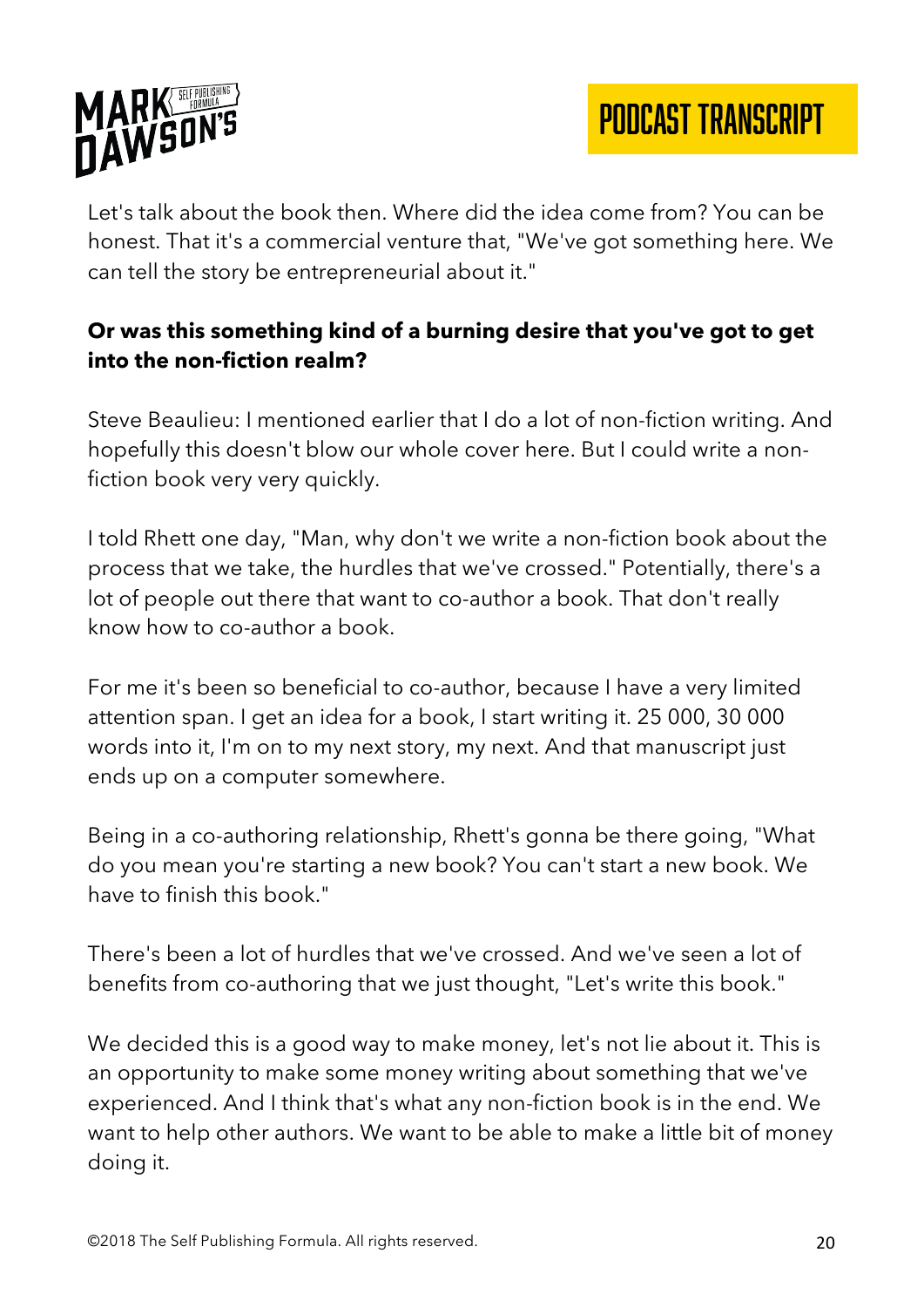

But really, Rhett and I love the other authors that we get to work with on a day to day basis, with Sci-Fi Bridge, Fantasy Bridge and all that. And we're already answering questions like this all the time.

So we figured, why not make an inexpensive route for them to just buy a short book that explains to them the process. And then if they have other questions, just go ahead and ask. But here's a whole book.

James Blatch: Yeah.

Steve Beaulieu: "Here's all the answers, see what comes out of it."

#### **James Blatch: You allude there, Steve, to keeping each other honest.**

Steve Beaulieu: Mm-hmm (affirmative).

James Blatch: Keeping each other on the track. And goodness me, that's a single outstanding advantage of working with somebody else. Some writers I'm jealous of, they just sit down and work seven hours the day, and then stop. I'm probably one of many people who find it a struggle to get the word count down, to motivate myself, to start.

If I haven't got several hours in front of me, I don't want to even go there. But when there's somebody else, and I know what it's like in my business that you're working together with somebody, you go on with it.

## **That single thing is a really valuable thing I think to a writer.**

Steve Beaulieu: It sort of makes it a race, even though you're both going towards the same finish line. I know Steve's way faster at writing than I am.

James Blatch: Right.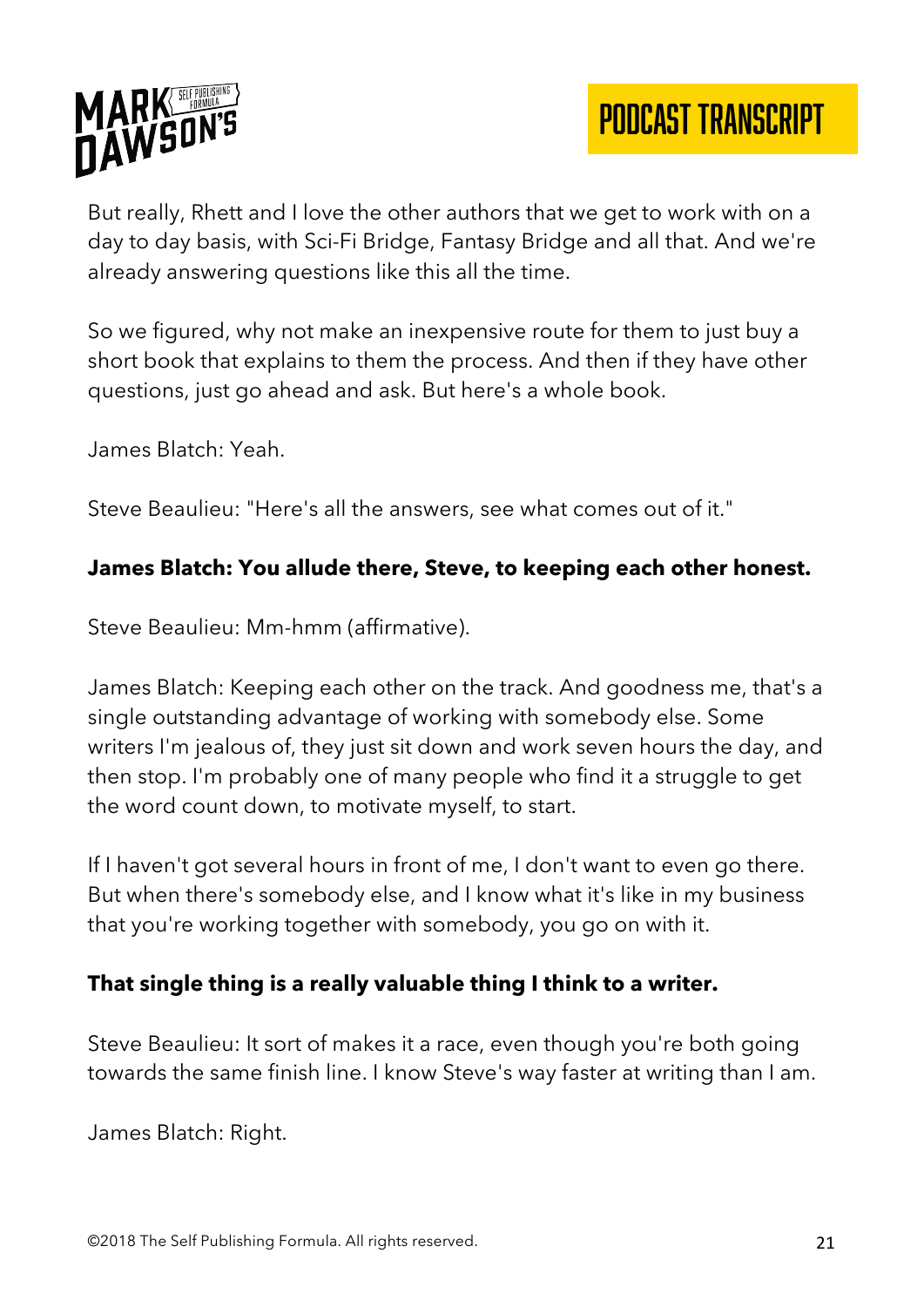

Rhett Bruno: So I'll suddenly be 5000 words behind him. And have to buckle down and catch up to him, otherwise especially if we're reaching a point where characters are going to come together. We both need to be in that exact same moment on the same page.

Keeping each other honest is great. Especially if you're ADD-type writer like I am, where I could get distracted extremely easily.

James Blatch: Any kind of small distraction. Yeah, I know that.

Steve Beaulieu: Facebook's enough of a distraction as it is.

James Blatch: That's ruined everybody's lives, hasn't it? But it also allows us to sell books. We're going to come on to a little bit of marketing and stuff in a moment.

## **But let me just keep on the non-fiction book. Just remind us what it's called.**

Steve Beaulieu: Two Authors, One Book.

James Blatch: That's right. Yes, I forget that.

Steve Beaulieu: Co-Writing Murder Free.

James Blatch: So far. Okay, so you've got the book out there.

## **Do you have sort of web resources as well that go along with it?**

Steve Beaulieu: That would've been so much smarter.

James Blatch: Okay.

Steve Beaulieu: No. We don't have any.

©2018 The Self Publishing Formula. All rights reserved. 22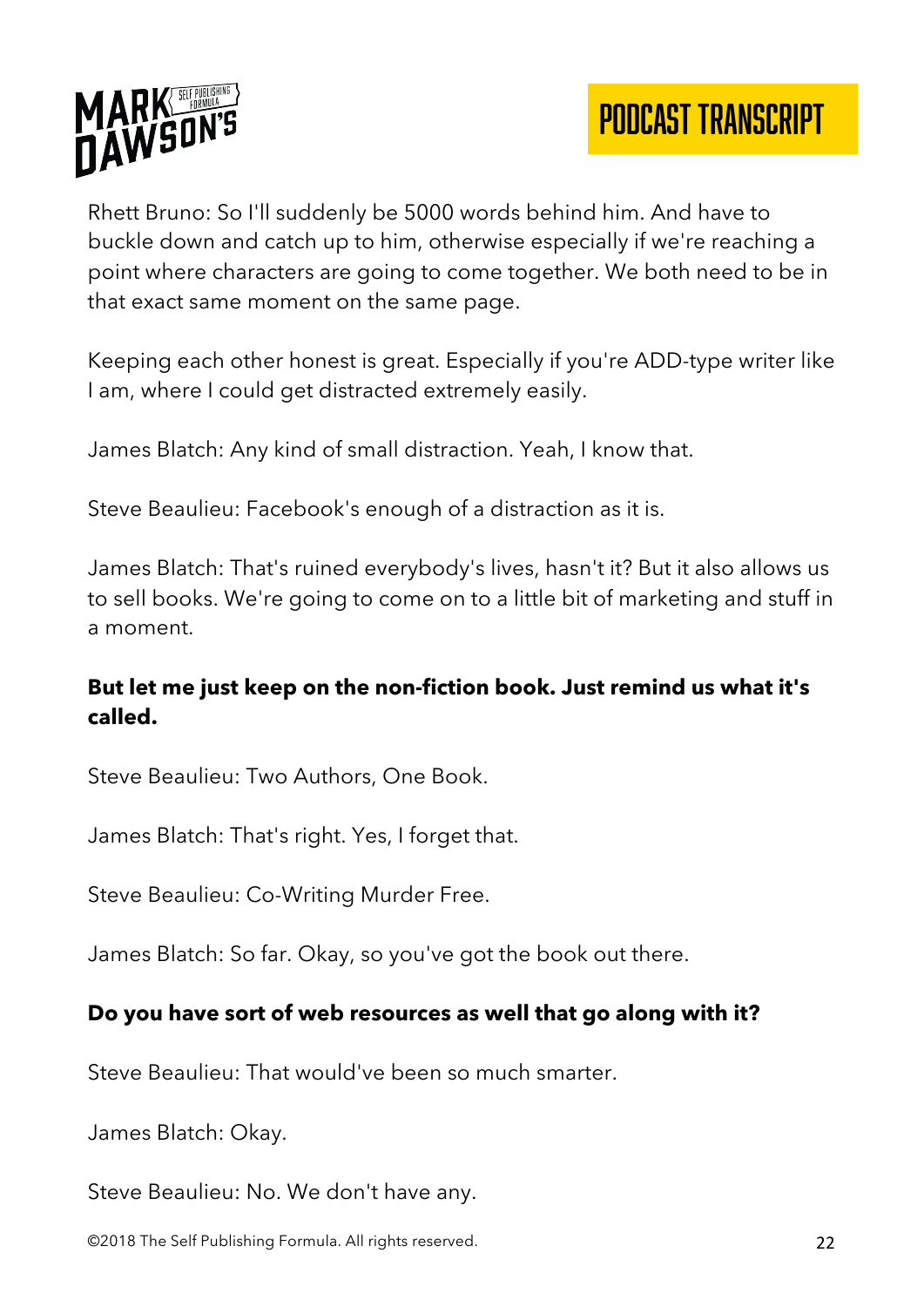

James Blatch: Okay.

Steve Beaulieu: Book's the web resource.

Rhett Bruno: Yeah. Honestly right now, we've been so busy trying to hit a deadline for Audible. I'm amazed we even go this out.

James Blatch: Well, no. That's good. That's good. I was just checking if there's somewhere people go. So people can go and find the book. I just want to make sure they can find the book, and they'd have to go.

Rhett Bruno: Just go to Amazon, search either of our names. And it'll come up.

James Blatch: And you wrote this book, in itself is a collaboration.

## **As a non-fiction book did it require a little bit more structure and plotting than perhaps your fantasy books do?**

Rhett Bruno: We got real passionate about doing it one weekend, and both wrote at the same time. It usually doesn't happen. But we were going back and forth the same time.

I wrote 9000 words on this Monday, which is my record by a lot. And the way we wrote it was, we would each write a bulk section, a meet section and then a steam section for each category that kinda gave all the perspectives on each step we're saying that you should look into while you're co-writing.

So it was a fun experience to do it like this, 'cause we don't usually get to point out who's writing what in our fiction books. And that we tried to make it so you don't know who's writing what, so that everything seemed like one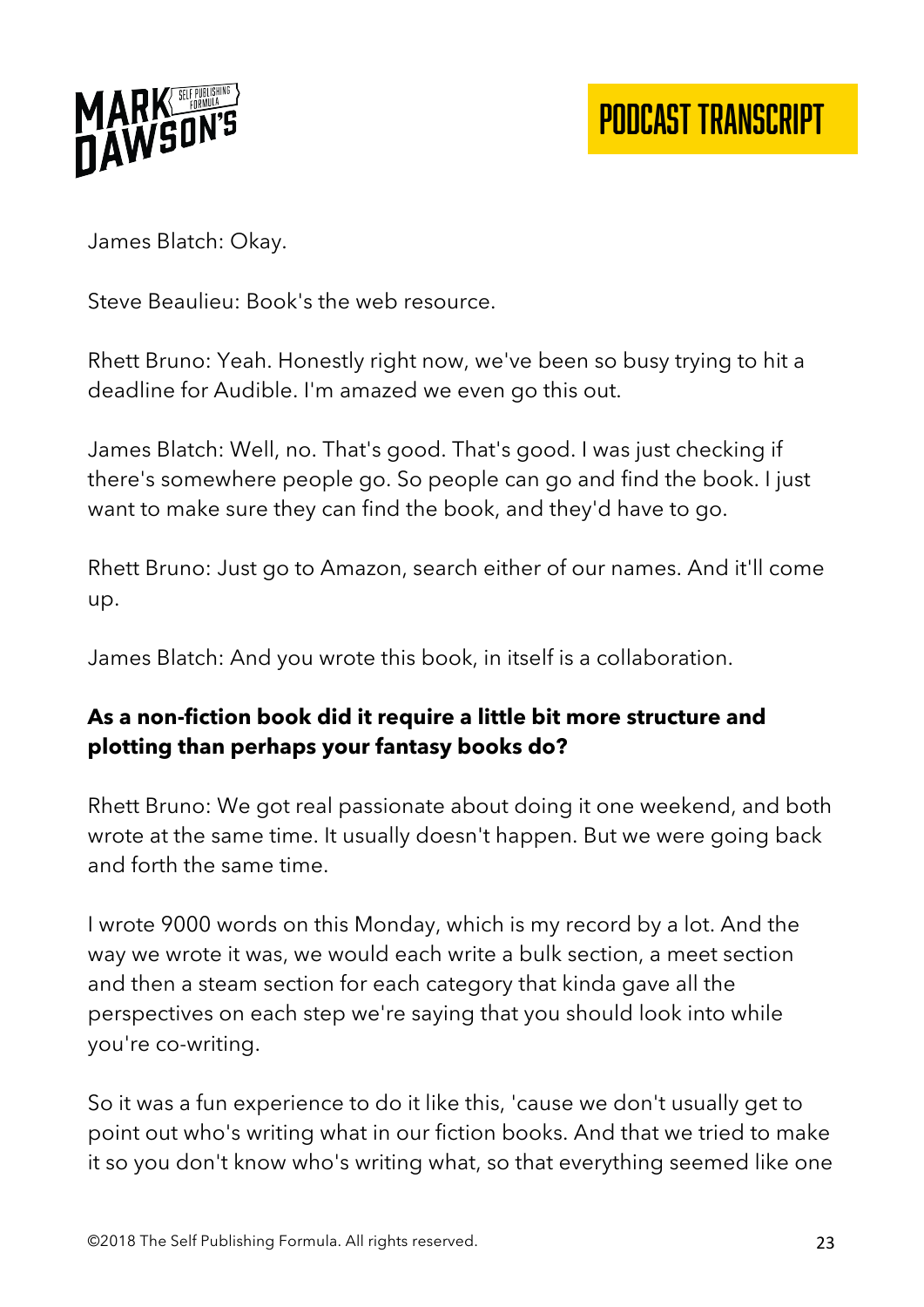

author. This was doing all three. It was us making something smooth like it's both of us. And then each of us writing our own portion.

James Blatch: It'll be interesting to see whether people can read the nonfiction book and then start to work out who writes what in the fantasy bits.

Rhett Bruno: Yeah.

James Blatch: However closer you write together, there is a subtlety in people's voices.

# **If you ever look back at some of your books, and you work so closely together can you always work out who wrote what?**

Steve Beaulieu: No.

Rhett Bruno: I remember who wrote what, but I probably couldn't tell.

James Blatch: Okay.

Steve Beaulieu: The process that we have with fiction books is, we write it together. And then Rhett does a read-through and an edit. And then I do a final read-through and an edit.

And I do it for copy, I do it for line, it do it for flow, sentences, things of that nature. And so in the end of course, it is a collaboration. And it looks different than if I would've written it alone.

But it carries one voice, because I am dissecting that book every single paragraph, I'm making it look like we wrote it with one voice. And our wives have read our books, and I speak for at least Elise too I think. My wife has no idea who wrote what.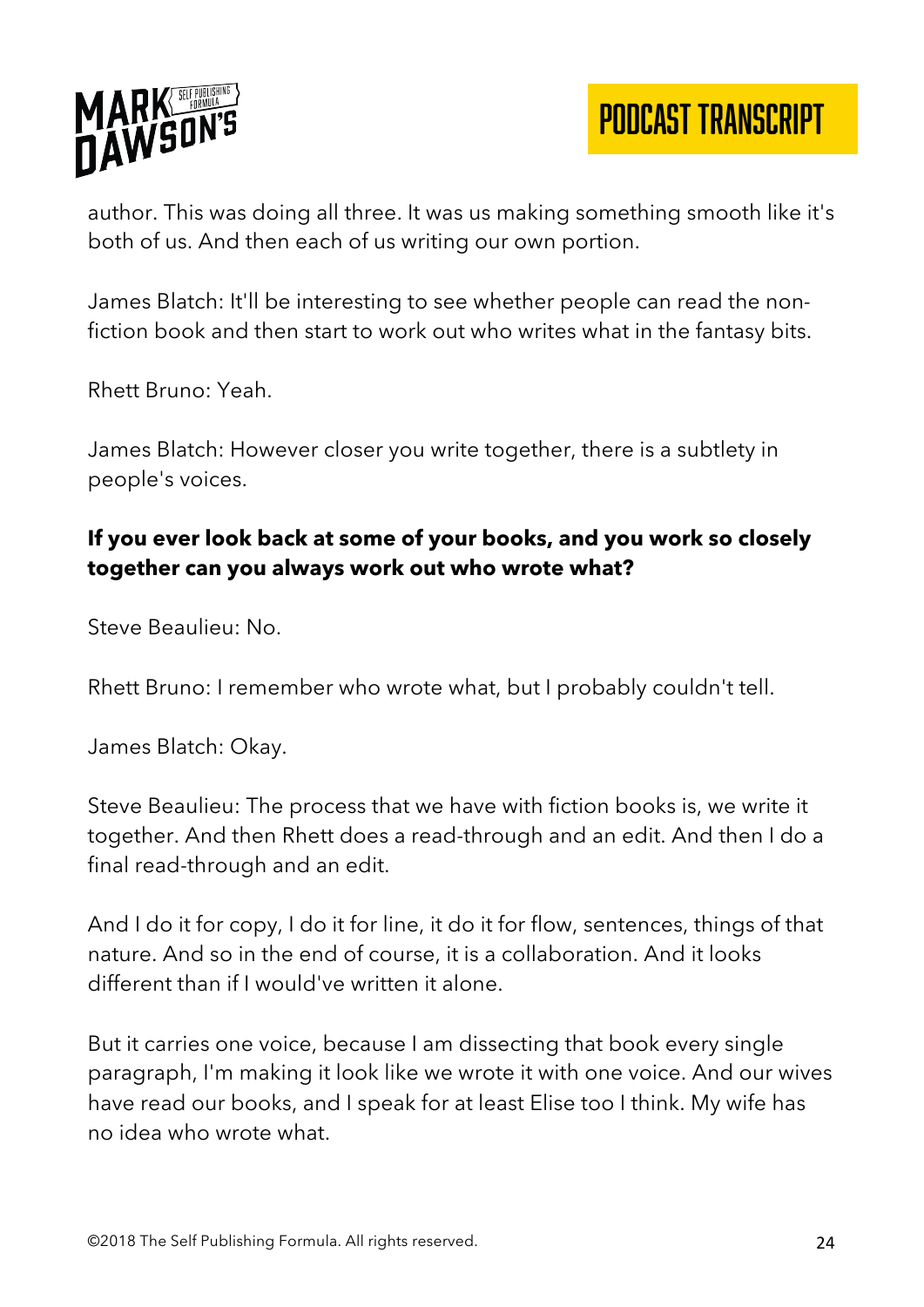

PODCAST TRANSCRIPT

Rhett Bruno: Yeah, yeah. No, she would have absolutely no idea. I mean, she hasn't read that many of my books.

But I think that's an important thing in picking someone to write with is having opposite strengths.

James Blatch: Yeah.

Rhett Bruno: And that neither me or Steve could edit, then that wouldn't happen. We would need an editor to come in and smooth it together, so it sounds like one voice. But we both come at it from different approaches, and we're able to work that out together without having to rely on someone else.

James Blatch: Although that is an option for people who want to write together and do have different voices, that an editor could come in and just make it smooth. I mean, there's different ways of doing it

Steve Beaulieu: We would suggest it, for sure.

If I didn't have an extensive background in editing, then there's no chance we would be releasing anything without having an editor go through it.

James Blatch: Now let me talk to you a little bit about marketing. So you say you're traditionally, I think you said Harper Collins maybe. Rhett at the beginning trad published a book.

And you're also indie publishing. And I know you're into audiobooks quite a lot.

#### **Do you do much of the marketing yourselves, the two of you?**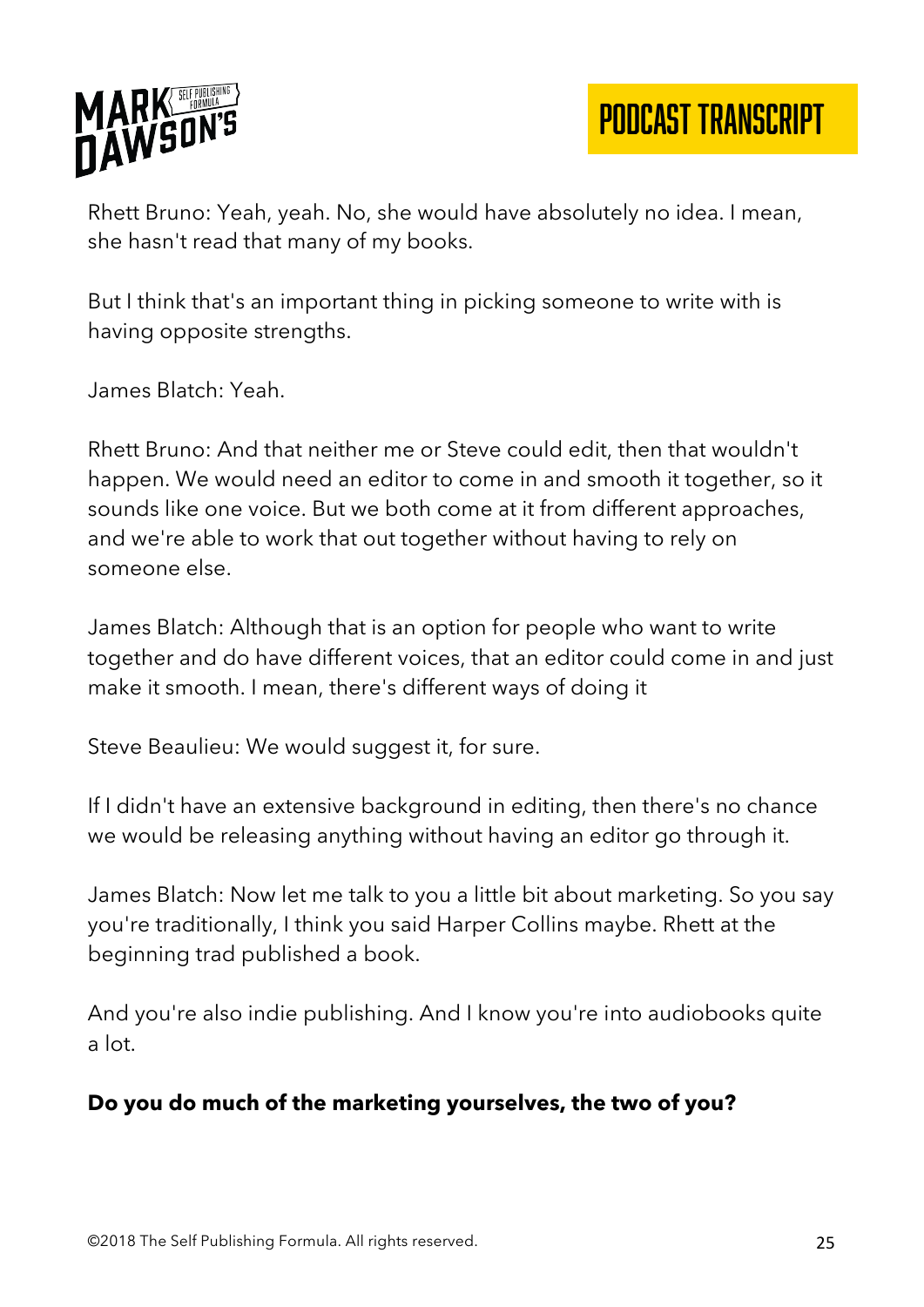

Rhett Bruno: Right now we've been doing pretty much everything ourselves. I would beg anyone with a publisher also do it themselves and not rely on them. I did that for probably too long.

But as of right now and the last year, I mean we've been pretty much running all of our own marketing. And especially in sci-fi, I do a ton of marketing for other people, and for myself pretty much every day in Sci-Fi Bridge, 'cause we run promotions every other day for authors, and giving away some stuff.

I'm doing it a lot right now. Steve would prefer to just write.

But now I'm kind of beholden to a lot of authors to help them out with these platforms, which is great. And that goes back to collaborating, not writing in your own little hole is a really good idea.

And other authors are marketing resources. If another author's going to share your book, that's free publicity. And if you're going to share theirs back, that's free for them. So that's beneficial to everybody to get out and meet authors that are writing the same sort of stuff.

James Blatch: You've built a great platform there. We should just dwell on Sci-Fi Bridge for a second, because there'll be writers in that genre now who maybe aren't part of it.

## **Tell us how it operates and what people get out of it.**

Rhett Bruno: Sci-Fi Bridge, it's pretty much just a growing co-op of authors. We have some loose quidelines, which we don't really talk about publicly, because we don't want to get millions of emails.

But authors reach out, or we reach out to them and I invite them to this group. And once you're in it, we run promotions for you, everything, totally free.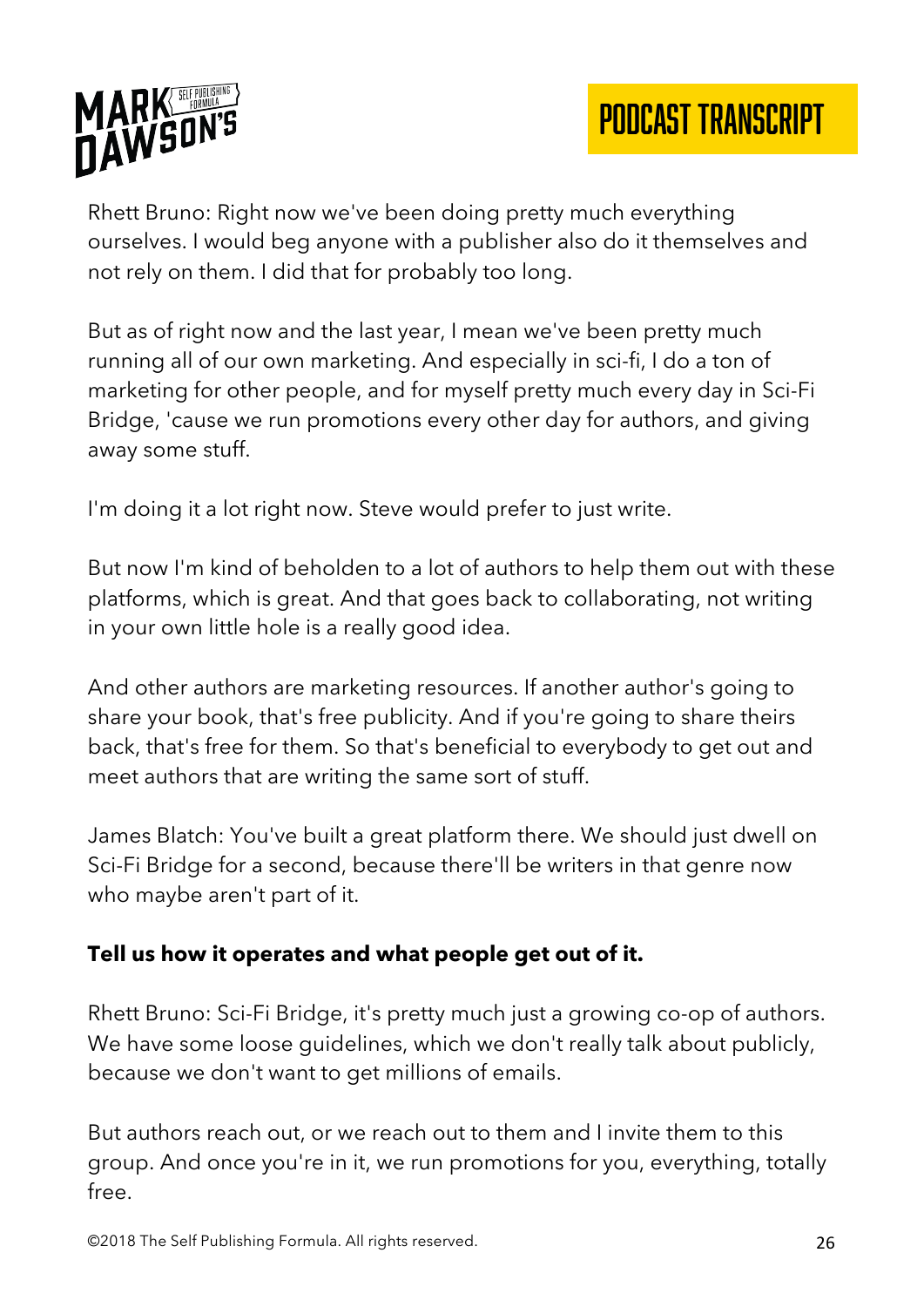

We run group giveaways, and we built our own list that we promote to. And it's a pretty strong list. I don't know many lists as strong that don't cost a lot of money like BookBub, and such. But it does everything.

We've put out anthologies, Bridge Across The Stars, which has foreword from Kevin J. Anderson. We meet a lot of authors and helped promote them. Even authors you might not think need it, they get their promotion from somewhere, so help those guys and we help emerging authors. So it's really grown in the last year to a big platform.

# **James Blatch: How big is it? How big is your reader list, how big is your author list? If you're happy to say that?**

Rhett Bruno: We don't usually share our reader list, because we go for a more active type of list. So that overall number won't be that impressive. But the amount of sales we get is pretty impressive.

We've gotten three to 400 on someone's book when it's on sale, which for free and not above is ... There's not many things like that.

Steve Beaulieu: I can speak for myself, when we released Brother Dust we sold more on opening weekend, with just Sci-Fi Bridge pushing it than I think I probably expected to sell in the lifetime of the book.

If it wasn't for Sci-Fi Bridge pushing that book at the start, I don't know that it would've gone anywhere. And so I know for me personally, I saw the power. And that was almost when Sci-Fi Bridge first started.

We've now had a year of snowball. And we have just seen people skyrocket to the top of the ranks because of a Sci-Fi Bridge promotion.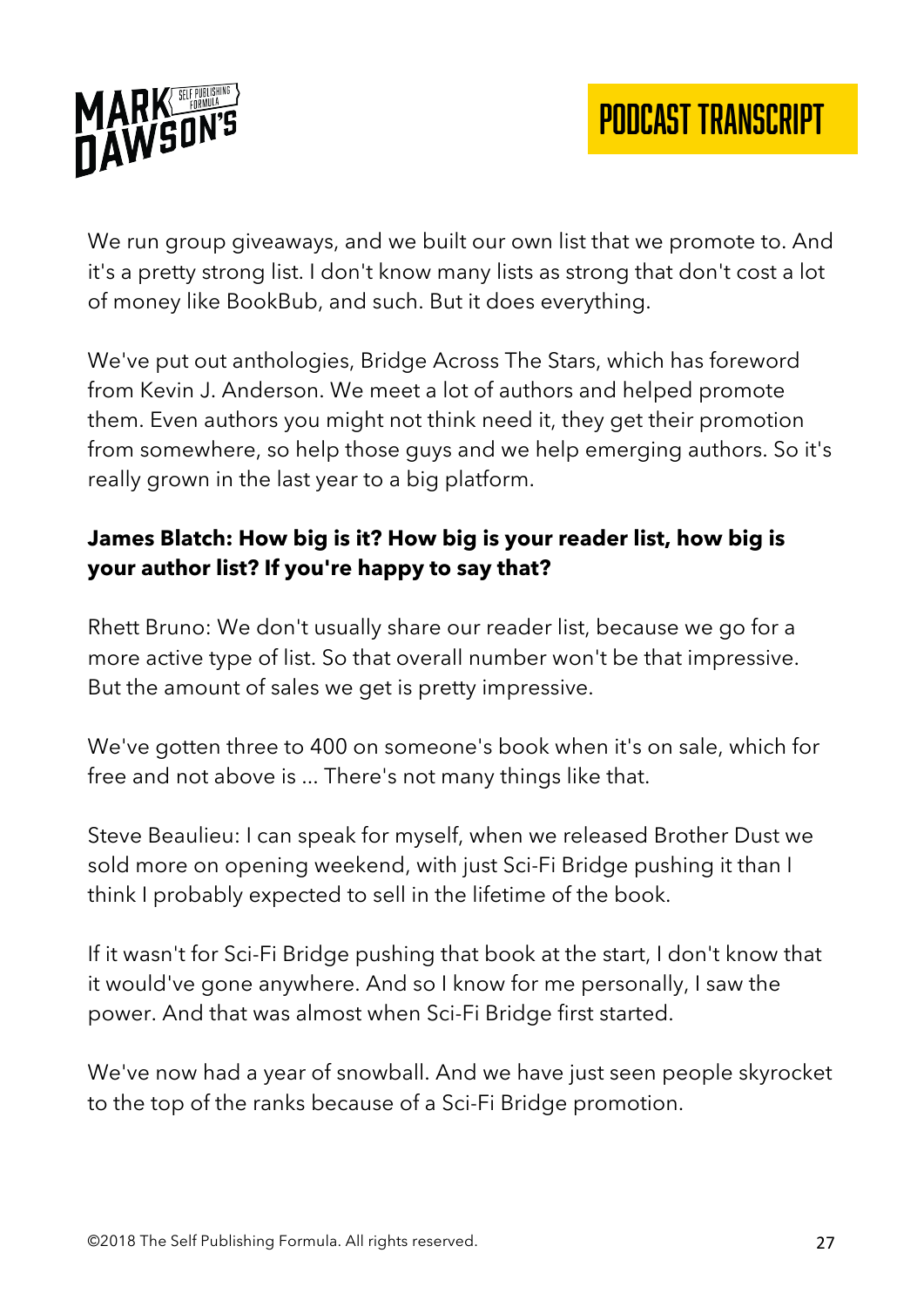

Rhett Bruno: It's going pretty great. And I mean, we have Fantasy Bridge as well, which is growing a little slower. The fantasy readers seem tougher to reach on that subscriber list level.

Steve Beaulieu: For sure.

Rhett Bruno: ... than the sci-fi readers, who I think maybe are just more technically savvy, or something. I'm not sure why there's a difference, but it's a pretty stark difference between the readerships.

But they're both there. And I mean, fantasy's growing.

James Blatch: The fantasy readers live in a world of leather bound books with quills. And the sci-fi readers live with computers and space ships.

That's obviously a massive generalization about readers.

## **You have criteria for authors joining?**

Rhett Bruno: Yeah, I mean we [crosstalk 00:39:04].

James Blatch: Which is all very mysterious. A little bit secret. But you find them, they find you? I mean, people listening to this who write sciencefiction books...

Steve Beaulieu: There's a dark alley.

James Blatch: ... can they join?

## **Is it a secret handshake or gang sign, or something?**

Rhett Bruno: They're free to join. We kind of have a rubric for how much exposure or how big of an author we want you to be at this point.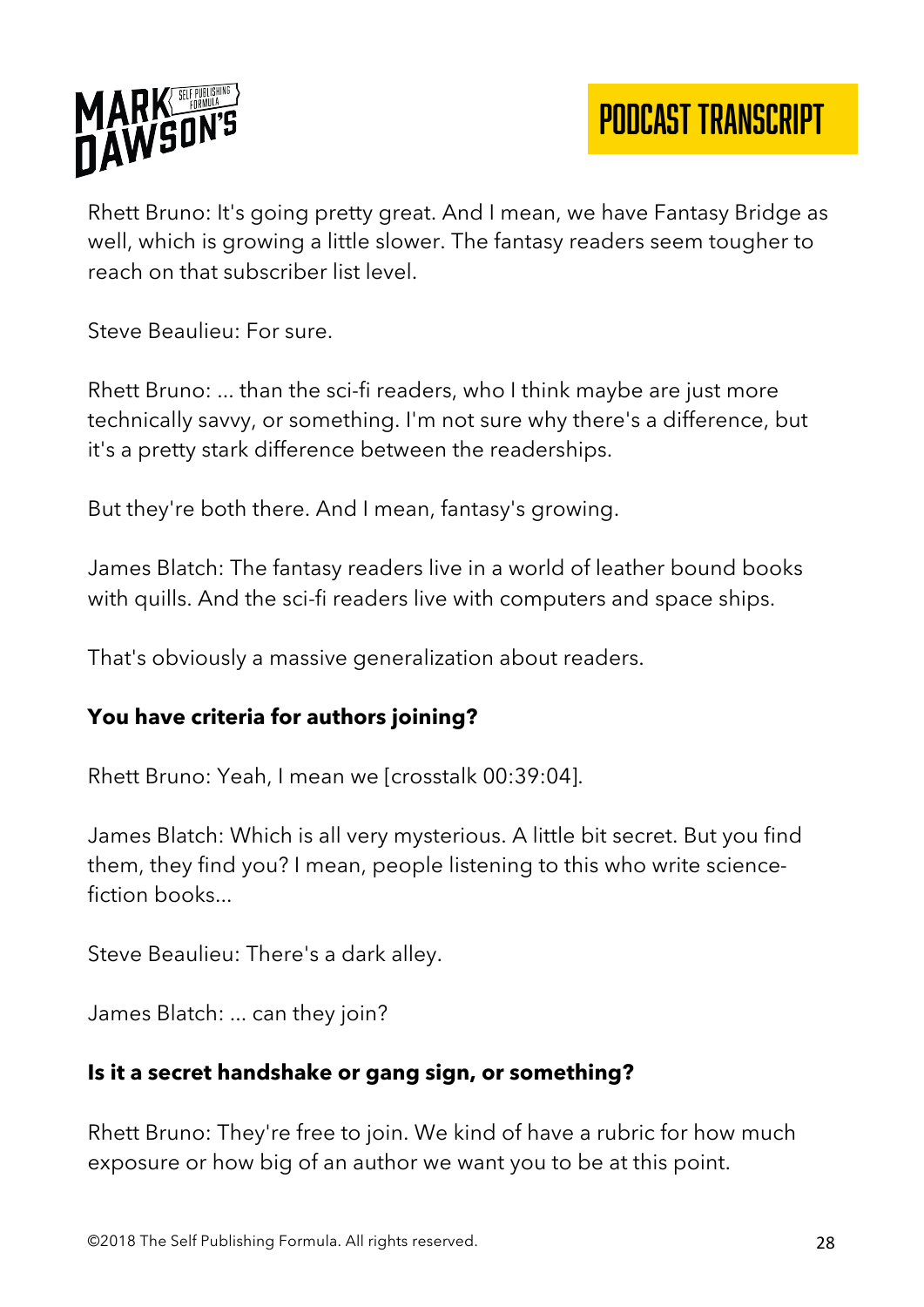

James Blatch: Okay.

Rhett Bruno: Because we do have so many people in it. And the strength of how we promote is, we don't do 10 books in one email. It's one or two we really try to put the focus on them. So we are pretty picky about who we'll bring in.

I'll look through authors I know I've heard of. And I'll reach out to them often. We had a Star Wars author reach out to us, which was pretty cool.

Maya Bhathaus is in the group. So we get people both ways. And we're open to anyone. We have to just be picky, because it's the nature of it is no one makes money on this. Without our anthologies, we would be losing money. And it's kind of how it works. We're just here to help other authors at this point.

James Blatch: Okay.

Steve Beaulieu: Rhett knows every author by name. I mean, this dude is talking to me about people like they're the biggest thing in the world. I've never heard of them, and then I look them up and they're like rank seven on Amazon. I'm like, "How do you know?"

So he's constantly reaching out to people. And so I would almost say people don't even need to reach out to Sci-Fi Bridge, because if they fit the criteria, Sci-Fi Bridge is probably talking to them.

James Blatch: They would've had this hand on the shoulder.

Steve Beaulieu: Yeah. Exactly.

James Blatch: From the mysterious Rhett.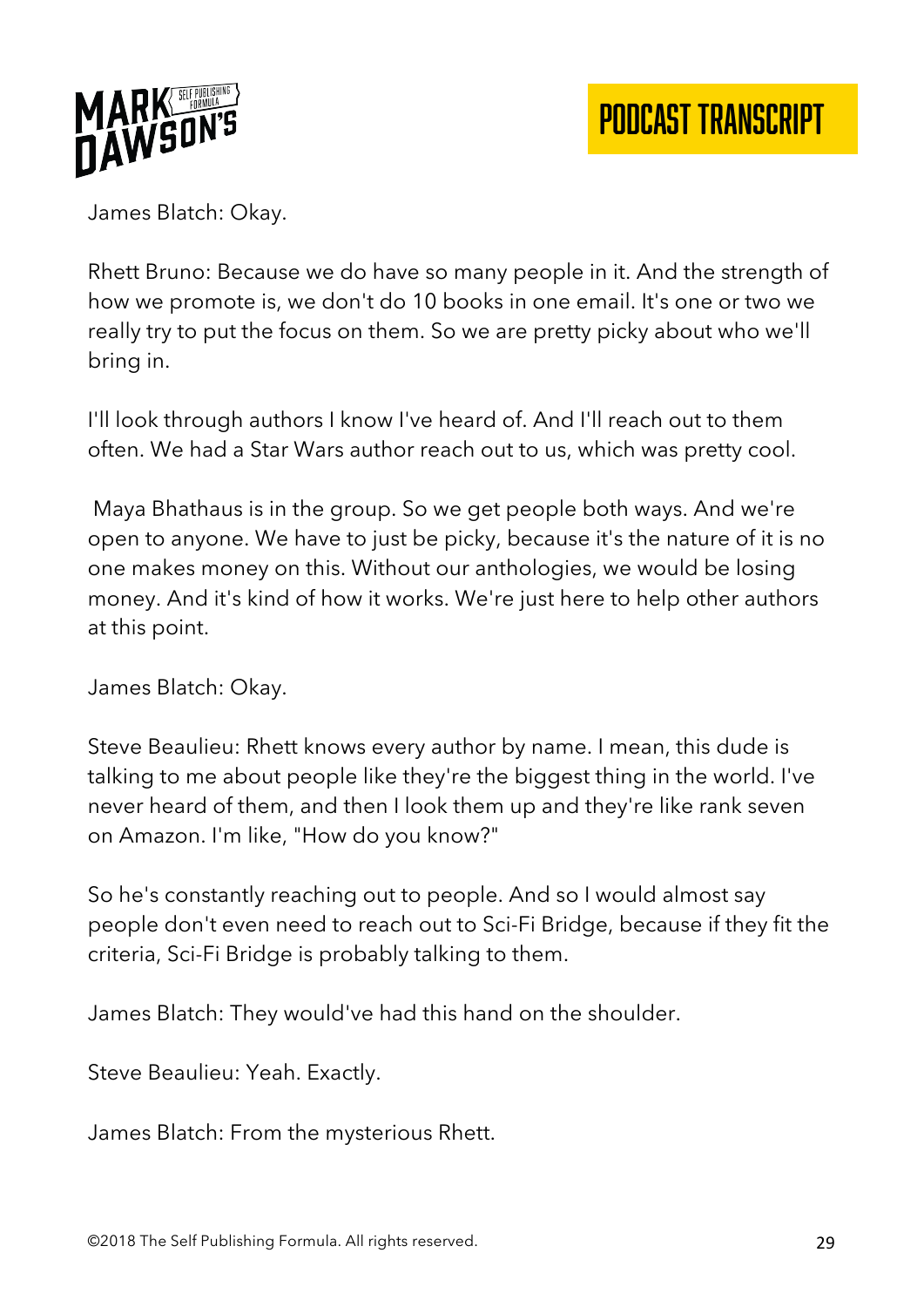

PODCAST TRANSCRIPT

Steve Beaulieu: Yeah. With the weird hand signs. Just crazy stuff in dark alleys.

#### **James Blatch: Is it mainly indie authors, or trad authors? Or a mixture?**

Rhett Bruno: We go for both. I almost say the indie authors are more likely to join a group like this and do cross promotion.

Most of the traditional authors could even help our list grow, or help anyone in it, with a social media presence or something, probably don't need our help at all and wouldn't even answer. We could probably get a lot of mid-list traditional authors.

But again, a lot of them aren't keeping lists, or those kind of things right now. So it definitely is more indie. And if we have traditional people. And I mean, we have some big ones that are hybrid, so they're more involved in the marketing end of things, like how I have been recently.

James Blatch: Okay. It's a really interesting area. We gotten a little bit sidetracked from our main subject. But Sci-Fi Bridge that's obviously this beast that you're growing. And it's fascinating to sort of keep in touch with that, as that grows. It sounds to me like a sort of thing that's going to take over your life at some point.

Rhett Bruno: It does.

James Blatch: I'm sure. You're a bit of a polymath, Rhett. And you guys, I mean considering you're an architect during the day. I don't know what it is you design. But you have to pay attention when you're designing stuff.

You're a pastor, Steve, as well. You've a flock to look after. And yet the two of you are doing a lot of work here.

#### **Where do you find the hours?**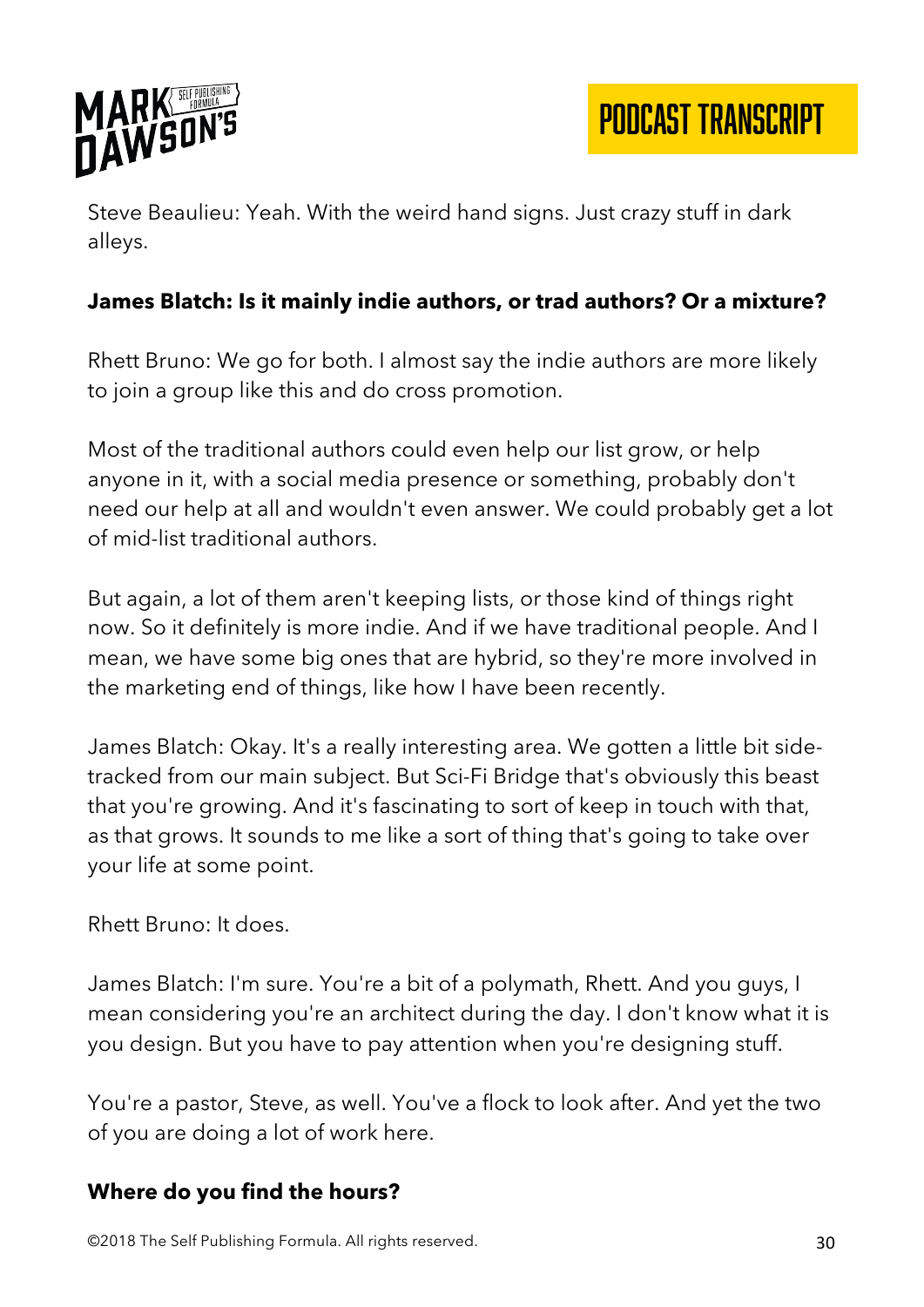

Steve Beaulieu: Is that a question?

James Blatch: It's just a statement. I'd like complete silence after it, please sir.

Steve Beaulieu: It's kind of the same answer as any. I mean, there's people doing all kinds of jobs that are finding time to write. I think that's the thing, man. If you want to write, you're going to find the time to write.

We have some good friends that are police officers. I believe it's in Kansas if I'm not mistaken. And they're posting pictures of themselves with coffee at 03:00 A.M. 'cause they've gotten up to write. I commented on there, I said, "Man, I hope my law enforcement officers sleep more than you do."

Rhett Bruno: Yeah. That's true.

Steve Beaulieu: I mean people, if you want to write, you're going to find time to write. And we do.

We stay up late, we get up early. We forego lunch breaks. Whatever it takes to write a couple of chapters, to write a 100 words even. Whatever it takes.

James Blatch: It sounds like the relationship as we started this interview, is something that keeps you going in all areas. Keeps you working, keeps you motivated. And ultimately produces good pieces of work.

The book is going to be a great guide for people who are starting out, who want to collaborate.

But the X-factor there is to find the person who you fit with. Which is not necessarily somebody like you. But somebody who you complement.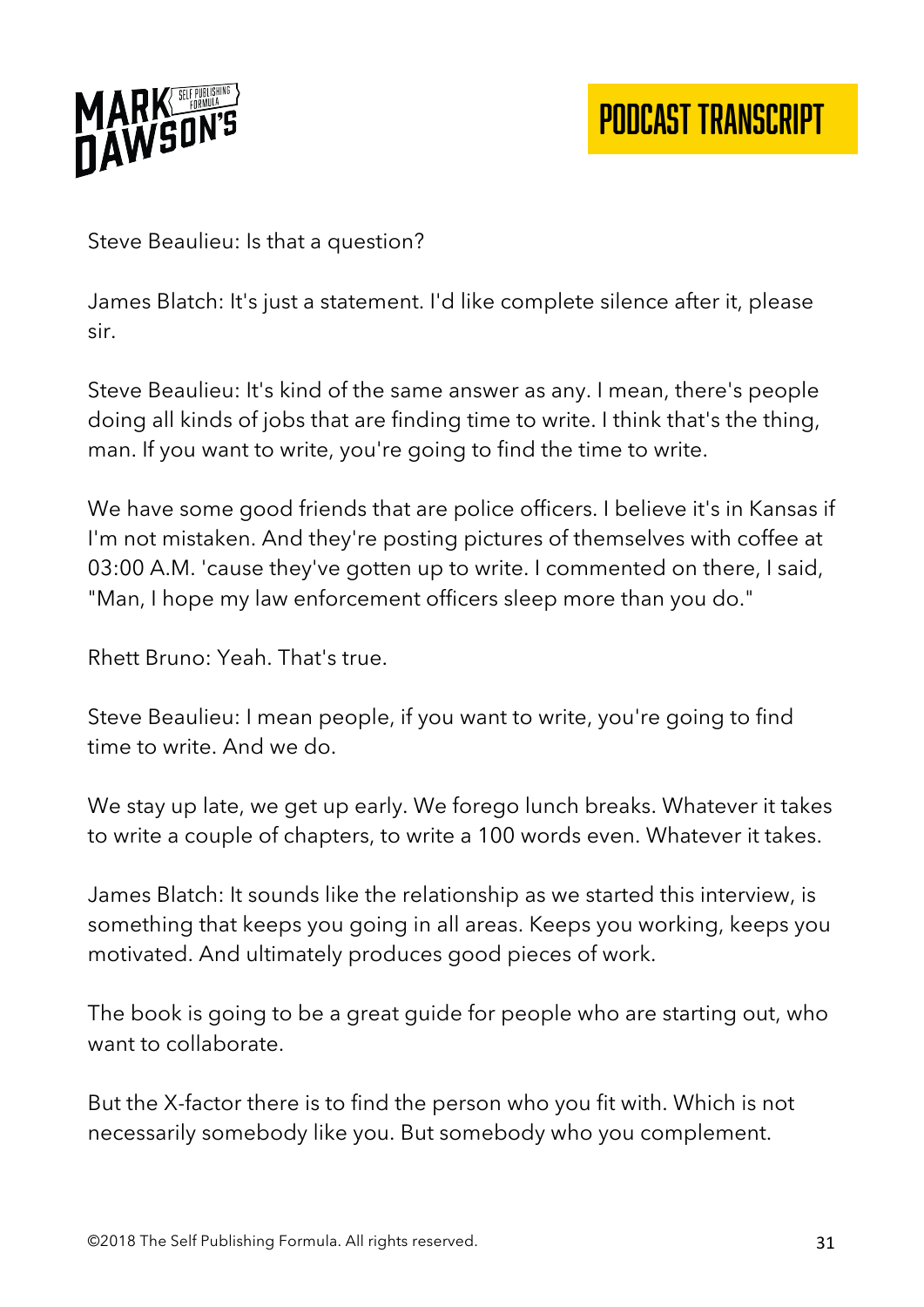

Rhett Bruno: And we talk about that. It's hard to quantify, the X-factor type thing. But we mentioned it a lot, this really becomes a friendship. I know Steve will say it's sort of like a marriage of sorts.

Steve Beaulieu: Yeah.

Rhett Bruno: You really have to learn to work together, learn to take criticism, which is big. Learn to give back criticism.

And if you're not working with someone you really enjoy working with it's going to be tough. Especially working this far apart where we have to talk a ton just to keep each other updated on what's going on with the story.

Without a friendship, I don't even really know how you would do it. It sounds like it would get pretty rough.

Steve Beaulieu: Hard. Rough.

James Blatch: And then there would be almost no point in doing it, because what is the point if it becomes a slog?

This type of collaboration is becoming more common now. Obviously writing, and people knowing each other writing is exploding a bit at the moment because of the whole digital revolution. Even in filmmaking I think you see pairs of directors.

Rhett Bruno: Yeah. Stranger Things.

James Blatch: Stranger Things, and the Cohen brothers. There seems to be quite a few people who work together to produce things. Where in the past it's always been a single name. Or is it my making that up?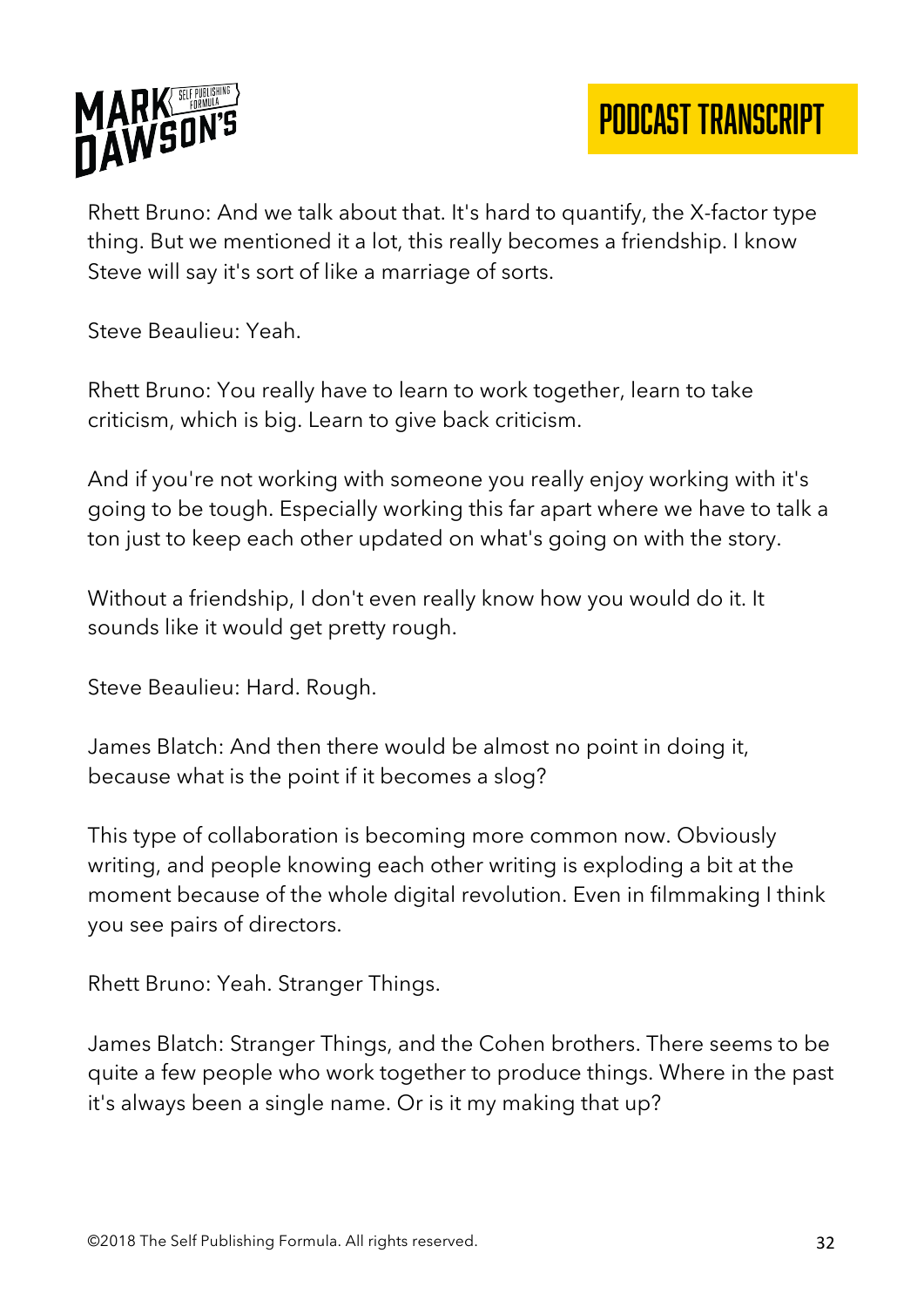

Steve Beaulieu: Even if we go back in time, you'll see Steven Spielberg and George Lucas working together on Indiana Jones. You'll see Lennon and McCartney writing some of the greatest Beatles songs of all time.

Rhett Bruno: Although they wrote quite a lot separately as well, didn't they? I don't know how much.

Steve Beaulieu: They did. And I think that that's actually key as well is, Rhett's doing his own writing at times. I'm doing my own writing at times.

And then you come together and arguably do some of your best work. And so I think that in the writing industry, it's becoming less taboo.

For years you had the Steven Kings of the world that were all being judged by one group of people to see if they were worthy of being published. Now anybody can write a book and create a fanbase. And I think we even mentioned this at one point, they don't have to be phenomenal writers to create a fanbase.

And so imagine if you have two non phenomenal writers, well you have them right here. We're able to create twice the fanbase by combining ourselves together. In the end, my readers will then read Rhett's stuff. And Rhett's readers will then read my stuff. And our individual work will kind of explode as well.

Rhett Bruno: It's great for two people with full-time jobs, where we can produce a book a lot faster.

Steve Beaulieu: Yeah.

Rhett Bruno: And again, that seems to be bigger now is releasing books faster.

James Blatch: Yeah.

©2018 The Self Publishing Formula. All rights reserved. 33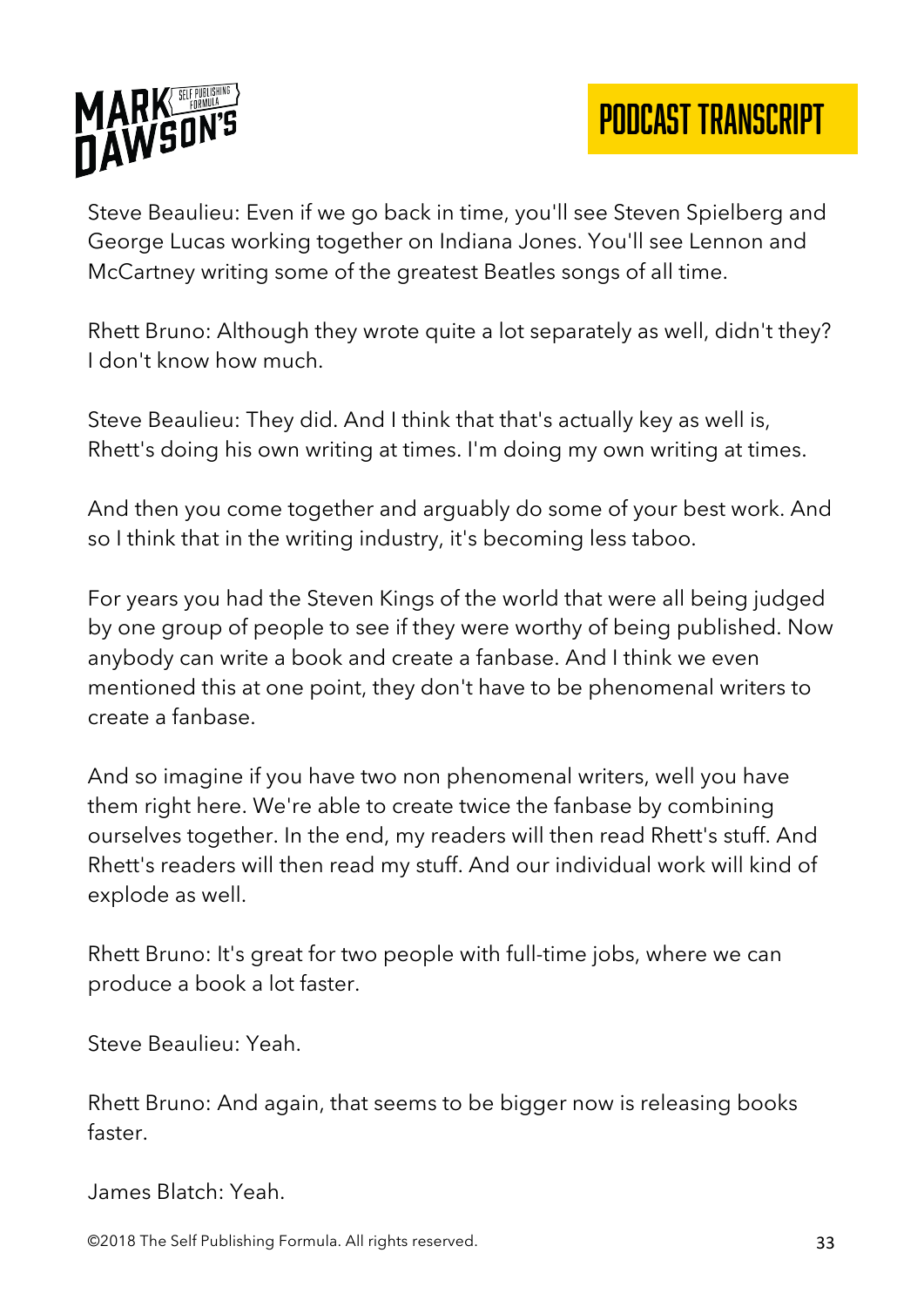

Rhett Bruno: If I'm in a full-time job and I'm trying to write my own book, it's going to take me like half a year right now, 'cause I'm not that fast.

But together in the last year we've written almost four books. So it's exponentially grown, because we're able to push each other and fill in the blanks when you don't always feel like writing.

James Blatch: Bringing it back to that sort of keeping each other going. And that's an important commercial consideration. That's another edge that the collaboration gives you.

## **Although, we should temper that with the fact that you split the profits, right?**

Rhett Bruno: Yeah. But if you're used to being with a publisher like me, 50% is a lot better than 20.

James Blatch: 50% of 70% is a lot better than anything you get for a trad deal. Okay. Look guys, thank you so much indeed for coming on to the SPF Podcast.

Rhett Bruno: Thank you.

James Blatch: I think I hope I speak for the listeners as well, it's in infectious relationship that you guys have.

And I think it's almost the human condition, isn't it? Finding that kind of soulmate that you want to spend some time with. And it's a good thing you found. You're channeling that into your books. And that's a great thing.

We wish you all the very best. We should again, give a plug to the nonfiction book that was the entire of the interview, that none us mentioned the first time we did this whole interview. Which I still can quite believe.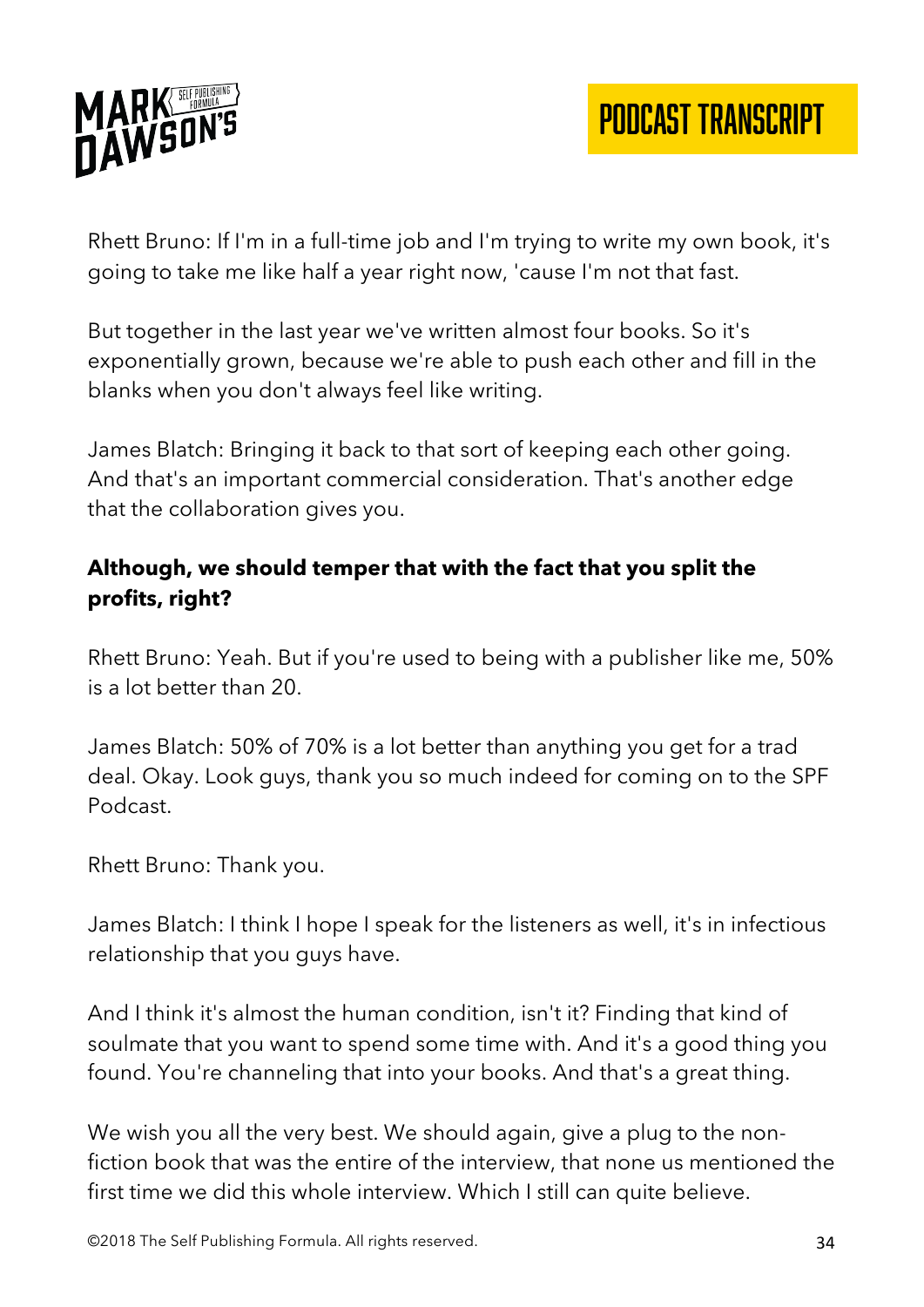

## **Rhett, tell us where you can find the book.**

Rhett Bruno: It's Two Authors, One Book. How to Co-Write Murder Free. You could find it on Amazon right now. It's only Amazon. It's Kindle as well. Just search our names, Rhett Bruno or Steve Beaulieu.

I think it's a good book. You'll learn the steps that we used. Good idea. We tell you how to co-write, who to co-write with based on what we've seen others do and what we've done ourselves.

I think all in all, writing could be a really lonely thing. So if you're feeling that way, writing with someone else is kind of a great way to keep things going.

James Blatch: And for some writers who can't get themselves off the starting block, this could just be the key to allow them to write, but to be in a relationship, a writing relationship with somebody else. So great, guys. Steve, Rhett, thank you so much indeed for joining us.

Steve Beaulieu: Thank you.

James Blatch: Have a good rest of the day. And I'm going to go to bed. Because we live in the future in the United Kingdom. That's how we roll. Okay, thanks guys.

As you heard at the beginning, we did that entire interview once, and there was a very rare ... In fact I think this may be the only time it's happened, technical failure at my end. And so we had to do the whole interview again. But so very grateful for them for doing that.

Clearly what comes across in that interview is their relationship that allows them to work together all the time. I mean, both wives joke that they talk to each other more than they talk to their partners. They get up in the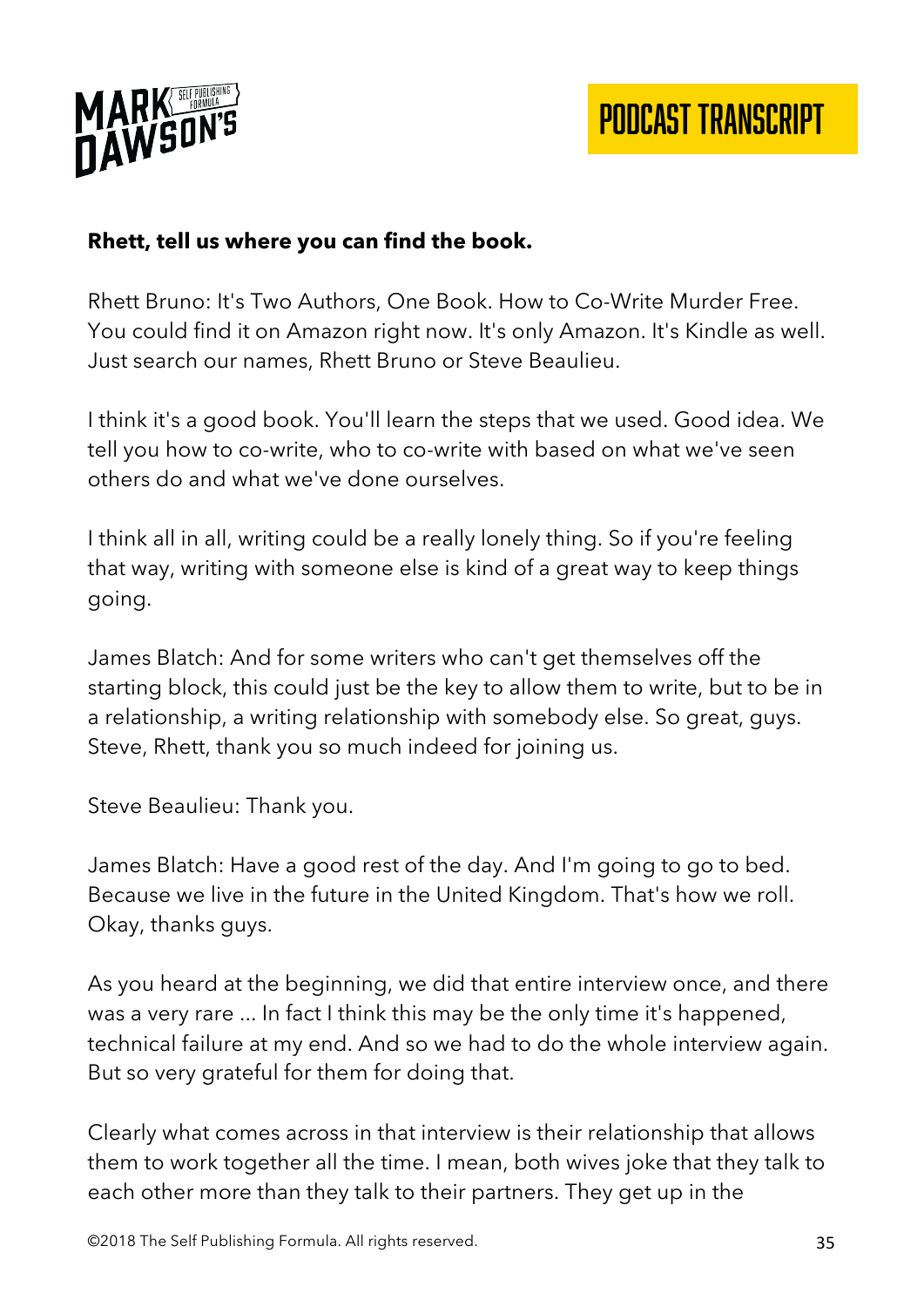

morning, they're just on speaker phone to each other, and the ideas flow between them.

And it was interesting to me that they don't have a particularly orthodox structure to the way they're going to write together. They just always know what each other's doing, just by that constant communication. That's one way of doing it. And it's fun. It seems like fun.

The other thing which strikes me as somebody who's getting a first book written is it keeps the book moving. When you got two of you, it keeps the book moving.

Mark Dawson: Definitely. It is something to think about. You can obviously write faster if there's two people handling it. And motivation is a good one too. Writing can be a bit of a solitary thing. And if you don't have someone that is waiting for your words.

Say you got a chapter to send over to them, and you know they're waiting for it. That can be pretty great in terms of just keeping your ass in the seat, fingers on the keyboard. It's something that is certainly worth thinking about if you're struggling to find that motivation to get something done.

James Blatch: When are we going to collaborate on my first book, Mark? Bookmark. That should've been your provision company name.

Mark Dawson: Jesus. People I have to work with. Yeah, let's take a rain cheque on that. We'll have a discussion perhaps.

James Blatch: John Milton travels back in time to 1963. REF station where he becomes a Vulcan pilot. I've got it all worked out. If I do the first draft-

Mark Dawson: Yeah, don't call us. Don't call me ever again.